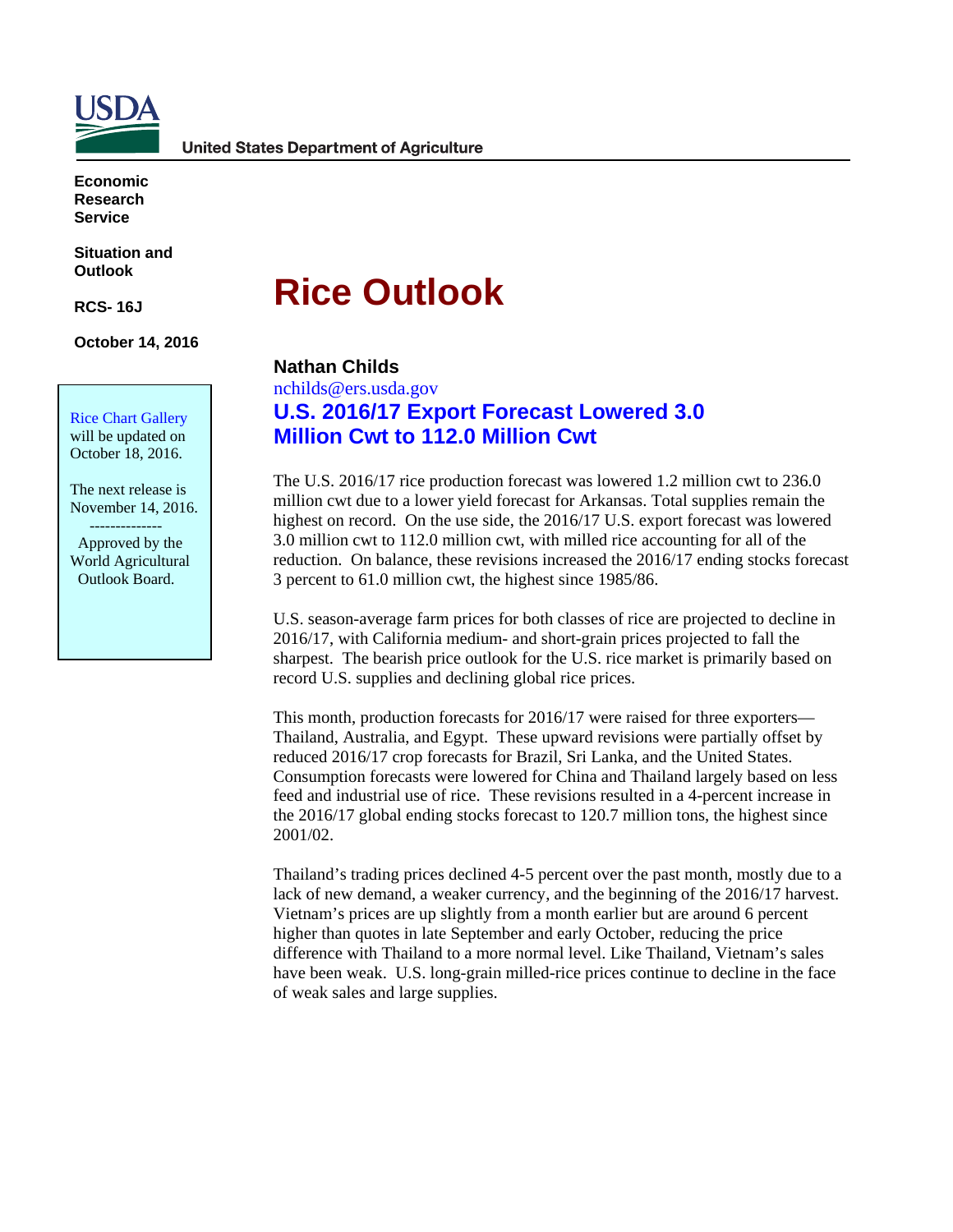## **Domestic Outlook**

#### *U.S. 2016/17 Production Forecast Lowered to 236.0 Million Cwt*

The U.S. 2016/17 crop forecast was lowered 1.2 million cwt to 236.0 million cwt based on a reduced yield forecast. Despite the downward revision, the crop is up 23 percent from a year earlier and is second only to the 2010/11 record crop of 243.1 million cwt. The 2016/17 harvested area estimate remains at 3.13 million acres, up 22 percent from a year earlier and the highest since 2010/11. The average yield of 7,532 pounds per acre is 37 pounds below the previous forecast but 63 pounds above a year earlier.

By class, the U.S. 2016/17 long-grain production forecast was lowered 0.9 million cwt to 177.0 million cwt, up 33 percent from a year earlier. The combined medium- and shortgrain production forecast was lowered 0.3 million cwt to 59.0 million cwt, almost 1 percent below a year earlier.

This month, the 2016/17 yield forecast was lowered 200 pounds per acre for Arkansas but was raised 200 pounds for California, increased 100 pounds for Mississippi, and boosted 300 pounds for Texas. These four yield revisions reduced the U.S. 2016/17 production forecast 0.5 percent. The Arkansas crop forecast was lowered 3 percent, while California's crop was raised 2 percent, Mississippi's crop increased 1 percent, and the Texas forecast boosted 3.5 percent.

On an annual basis, U.S. harvested area in 2016/17 increased in all reported States, with Arkansas and California accounting for two-thirds of the 558,000-acre U.S. increase. At 1.52 million acres, harvested area in Arkansas is up 18 percent from a year earlier and the highest since the 2010/11 record of nearly1.8 million acres. Louisiana's 2016/17 harvested rice area of 440,000 acres is 5 percent larger than a year earlier. Mississippi's 2016/17 harvested area of 194,000 acres is up 30 percent from a year earlier. Missouri's rice area increased 33 percent in 2016/17 to 231,000 acres, the second highest on record for the State. Much of the area expansion in these four States was due to the lack of a more profitable planting option and a return to more normal weather at planting. In 2015/16, several hundred thousand acres of rice land—mostly in the Delta—were not planted due to heavy rains.

In Texas, rice area increased 49 percent to 193,000 acres, largely due to the end of water restrictions in the Texas rice growing area that limited rice plantings in 2012/13- 2015/16. Texas rice area in 2016/17 is the highest since 2005/06. Harvested area in California increased 33 percent in 2016/17 to 559,000 acres due to a relaxation of water restrictions in the rice growing area of the State. However, much of California remains under drought.

Yields are projected to be lower than a year earlier in all reported States except California and Texas, where yields are projected record high. Arkansas' yield is projected to decrease 2 percent in 2016/17 to 7,200 pounds per acre. Like parts of the Gulf Coast, much of Arkansas received heavy rains in the second half of August that adversely impacted the crop. Missouri's 2016/17 yield of 7,000 pounds per acre is 20 pounds below the 2015/16 near-record yield. Mississippi's projected yield of 7,100 pounds per acre is 10 pounds below last year. Louisiana's 2016/17 field yield of 6,850 pounds per acre is down 1 percent from a year earlier. In contrast, at 8,900 pounds per acre, California's yield is up 10 pounds from a year earlier and the highest on record. Texas growers are forecast to achieve a record yield of 8,800 pounds per acre, up 28 percent from a year earlier, despite extremely heavy rains in August.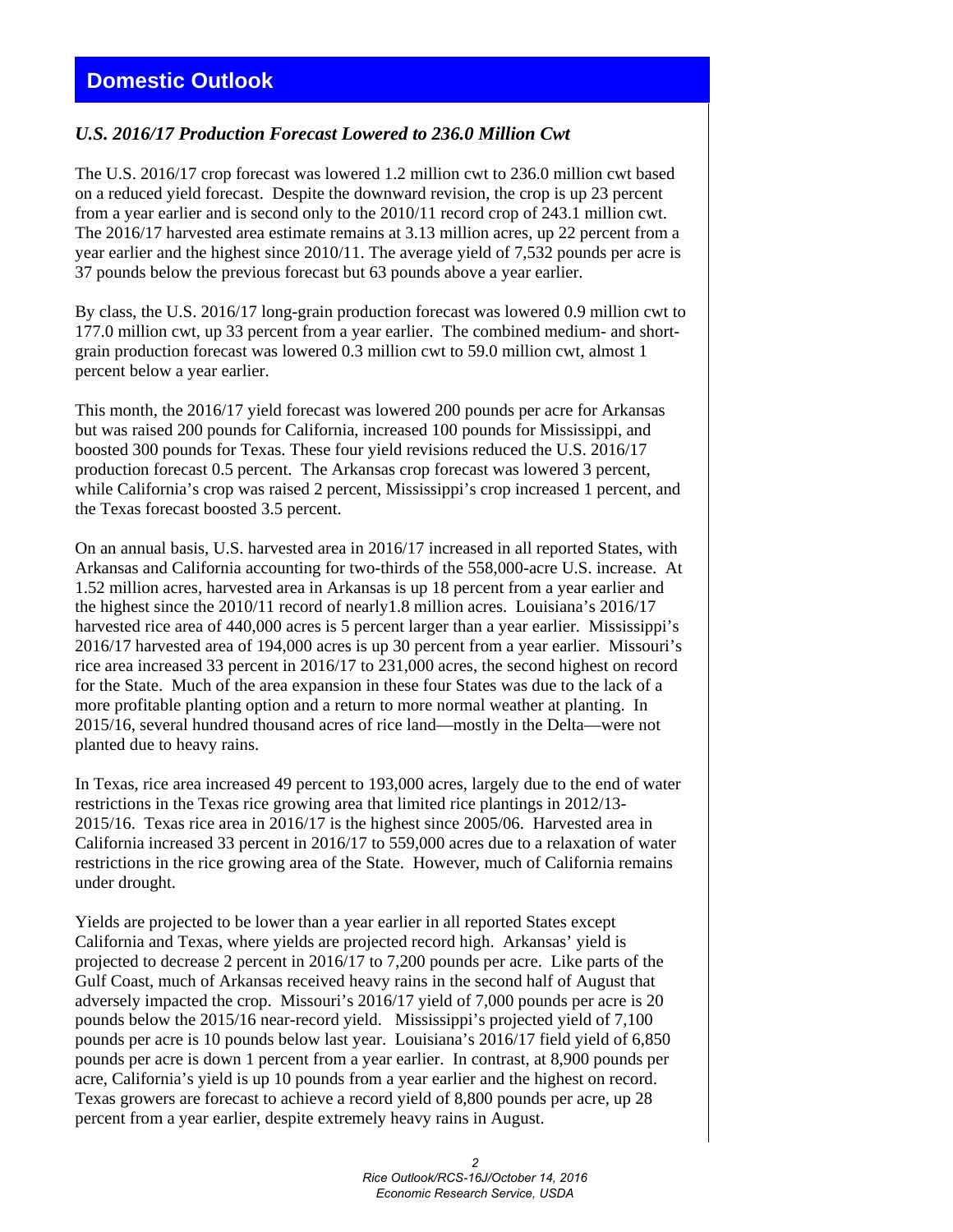Production is projected higher than a year earlier in all reported rice growing States, with Arkansas and California accounting for 63 percent of the 43.6-million cwt increase in production in 2016/17. At 109.5 million cwt, Arkansas' 2016/17 rice crop is up 16 percent from a year earlier and the second highest on record. The bumper crop is entirely the result of expanded area. In nearby Missouri, production is forecast at 16.2 million cwt, up 32 percent from a year earlier and the second highest on record. The near-record crop is solely the result of an area expansion. Mississippi's 2016/17 rice crop of 13.8 million cwt is up 30 percent from a year earlier, despite a slightly smaller yield. In Louisiana, expanded area is projected to increase production 3.5 percent in 2016/17 to 29.8 million cwt, a result of an area expansion. At 49.8 million cwt, California's 2016/17 rice crop is projected to be up 33 percent from a year earlier and would be the highest since the 2004/05 record of 50.8 million cwt. The near-record California rice crop is mostly due to a return to normal planted area. In Texas, a record yield and expanded area boosted projected production 89 percent to 17.0 million cwt, the highest since 1996/97.

Progress of the 2016/17 rice crop remains ahead of last year and normal in most producing States. For the week ending October 9, 89 percent of the U.S. rice crop was reported harvested, up from 85 percent a year earlier and the U.S. 5-year average of 78 percent. From September 11 to October 9, 44 percent of the U.S. rice crop was harvested. As is typical by mid-October, harvest was complete on the Gulf Coast. In Arkansas, 96 percent of the U.S. crop was reported harvested by October 9, ahead of 90 percent a year earlier and the State's 5-year average of 83 percent. In nearby Missouri, 91 percent of the 2016/17 rice crop was reported harvested by October 9, well ahead of both 80 percent last year and the State's 5-year average of 73 percent. Mississippi's 2016/17 rice crop was reported 90 percent harvested by October 9, unchanged from last year but slightly ahead of the State's 5-year average of 86 percent. Finally, in California, the 2016/17 rice crop was reported 54 percent harvested by October 9, slightly behind the year-earlier record pace but ahead of the State's 5-year average of 42 percent. About half of California's 2016/17 crop was harvested from September 11 to October 9.

### *U.S. 2016/17 Rice Supply Projected at a Record 306.0 Million Cwt*

A slight reduction in the crop forecast lowered the 2016/17 U.S. supply forecast 1.2 million cwt to 306.0 million cwt, up more than 15 percent from a year earlier and the highest on record. Long-grain supplies were lowered 0.9 million cwt to 220.2 million cwt, up 22 percent from a year earlier and the second highest on record. Combined medium- and short-grain supplies are forecast at 82.9 million cwt, down 0.3 million cwt from the previous forecast but up more than 1 percent from a year earlier.

Beginning stocks estimates were not revised this month. For all rice, beginning stocks for 2016/17 remain estimated at 46.5 million cwt, 4 percent below a year earlier. Longgrain 2016/17 beginning stocks remain projected at 22.7 million cwt, 14 percent below a year earlier. Combined medium- and short-grain beginning stocks remain estimated at 20.9 million cwt, up 4 percent from a year earlier.

The 2016/17 import forecasts were also unchanged this month, with all rice imports forecast at 23.5 million cwt, 3 percent below a year earlier. Long-grain imports remain forecast at 20.5 million cwt, 2 percent below a year earlier and the second consecutive year of decline. Medium- and short-grain imports remain forecast at 3.0 million cwt, 8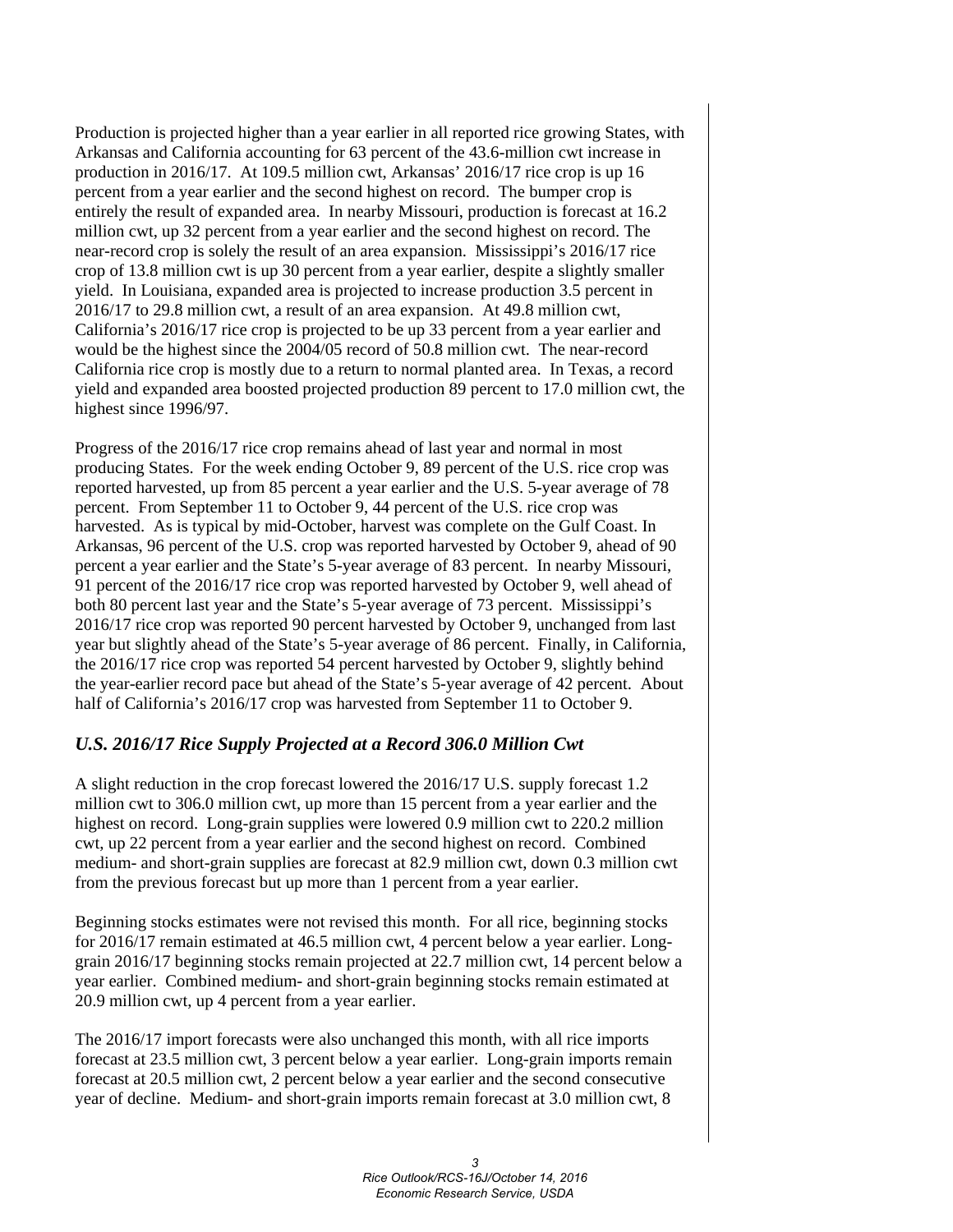percent smaller than a year earlier. Record U.S. supplies are the main factor behind expectations of weaker U.S. rice imports in 2016/17.

## *U.S. 2016/17 Export Forecast Lowered for Both Classes of Rice*

Total use of U.S. rice in 2016/17 is projected at 245.0 million cwt, down 3.0 million cwt from the previous forecast but 12 percent above a year earlier and the second highest on record. Exports account for all of this month's downward revision in total use. By class, long-grain total use is projected at 182.0 million cwt, down 2.0 million cwt from the previous forecast but up more than 15 percent from a year earlier and the second highest on record. Medium- and short-grain use is forecast at 63.0 million cwt, down 1.0 million cwt from the previous forecast but up 4 percent from a year earlier.

U.S. domestic and residual use (the residual component accounts for post-harvest losses in storing, marketing, transporting, and processing) remains projected at 133.0 million cwt, 20 percent higher than a year earlier. The substantial increase in domestic and residual use is based on expectations of a larger residual associated with a near-record crop. Long-grain domestic use remains projected at 103.0 million cwt, up 27 percent from a year earlier. Medium- and short-grain domestic use remains projected at 30.0 million cwt, up 1 percent from a year earlier. U.S. medium- and short-grain domestic use has changed little since 2012/13.

Total U.S. rice exports in 2016/17 are projected at 112.0 million cwt, down 3.0 million cwt from the previous forecast, but up 4 percent from a year earlier. This month's downward revision in U.S. exports is based on Census trade data in August, data from the *U.S. Export Sales* report through September 29, and recent declines in Asian export prices. The projected year-to-year increase in U.S. rice exports is based on record supplies and expectations of U.S. prices more competitive in 2016/17 than in 2015/16. Long-grain exports are projected at 79.0 million cwt, down 2.0 million cwt from the previous forecast but up 3 percent from a year earlier. To achieve this level of long-grain exports, the United States will need to expand exports beyond its core markets in the Western Hemisphere to markets in Sub-Saharan Africa and the Middle East, regions where the United States faces substantial competition from Asian and South American exporters.

U.S. exports of medium- and short-grain rice in 2016/17 are projected at 33.0 million cwt, down 1.0 million cwt from the previous forecast but 6 percent higher than a year earlier. The downward revision was based on a lack of sales beyond the core U.S. markets in Northeast Asia and upward revisions in crop projections for both Egypt and Australia, major competitors of the United States. In addition to these regular WTO sales to Northeast Asia—which account for the bulk of U.S. medium- and short-grain exports—the United States will need to expand sales to other global medium- and shortgrain markets, primarily in the Middle East and North Africa.

By type of rice, U.S. milled rice exports (combined milled and brown rice exports on a rough-rice basis) are projected at 72.0 million cwt, down 4.0 million cwt from the previous forecast but almost 4 percent higher than a year earlier. The downward revision was largely based on a continued lack of milled rice sales to the Middle East and Africa this market year. Northeast Asia, Haiti, and Canada constitute the bulk of U.S. milled rice exports through late September. The U.S. has also sold smaller amounts of milled rice to Saudi Arabia and Jordan. To achieve the 72.0 million cwt projection for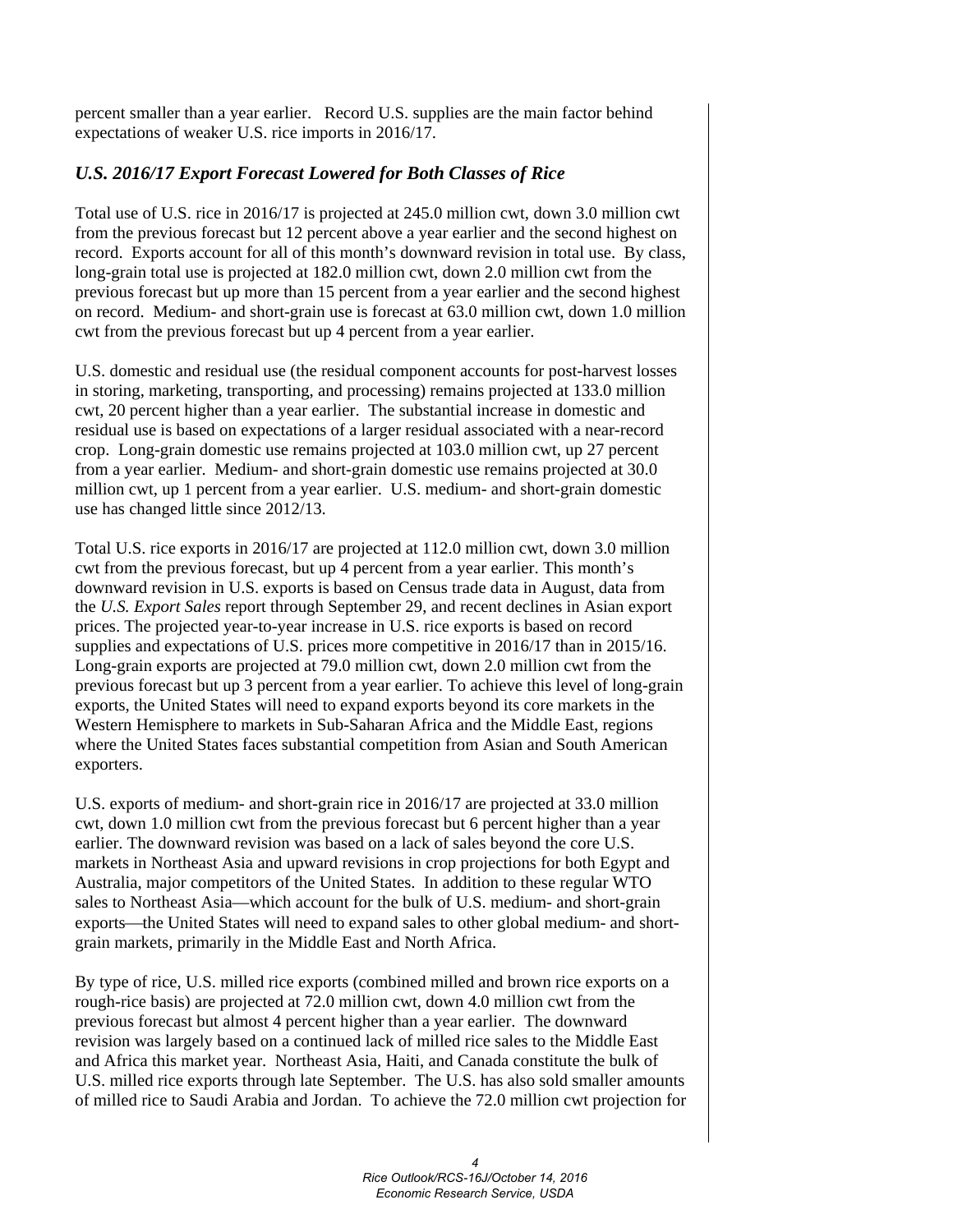U.S. milled rice exports, the United States will need to substantially expand sales to Sub-Saharan Africa and the Middle East.

U.S. rough-rice exports in 2016/17 are projected at 40.0 million cwt, up 1.0 million cwt from the previous forecast and 5 percent higher than a year earlier. The upward revision was primarily based on large sales to South America. These are the highest U.S. roughrice exports since 2009/10. Mexico, Central America, and northern South America are the top markets for U.S. rough rice exports. These buyers take almost exclusively longgrain rice. The Mediterranean is the only major market for U.S. medium- and short-grain rough-rice, with Libya and Turkey the main buyers.

### *U.S. 2016/17 Rice Ending Stocks Projected To Be the Highest Since 1985/86*

U.S. 2016/17 rice ending stocks are projected at 61.0 million cwt, up 1.8 million cwt from the previous forecast and 31 percent higher than a year earlier. These are the highest U.S. ending stocks since 1985/86. The stocks-to-use ratio is projected at 24.9 percent, up from 21.3 percent a year earlier and the highest since 1986/87. This level of ending stocks and share of total use is expected to pressure U.S. prices lower in 2016/17 for both classes of rice.

Long-grain ending stocks in 2016/17 are projected at 38.2 million cwt, up 1.1 million cwt from the previous forecast and 68 percent higher than a year earlier. These are the highest U.S. long-grain ending stocks since 1985/86. The long-grain ending stocks-touse ratio is projected at 21.0 percent, up from 14.4 percent a year earlier and the highest since 1986/87.

Medium- and short-grain ending stocks in 2016/17 are projected at 19.9 million cwt, up 0.7 million cwt from the previous forecast but 8 percent below a year earlier. The medium- and short-grain ending stocks-to-use ratio is projected at 31.5 percent, down from 34.4 percent a year earlier.

#### *U.S. Season-Average Farm Prices for both Classes of Rice Projected Lower in 2016/17*

The U.S. all-rice 2016/17 season-average farm price (SAFP) remains projected at \$10.20-\$11.20 per cwt, down from \$12.20 in 2015/16. The U.S. long-grain 2016/17 SAFP remains projected at \$9.20-\$10.20 per cwt, below the \$11.10 estimated for 2015/16. At \$14.50-\$15.50 per cwt, the California medium- and short-grain SAFP is unchanged from the previous forecast but well below \$18.10 in 2015/16. This is the lowest California medium- and short-grain SAFP since USDA first reported mediumand short-grain SAFPs by region in 2008/09. The Southern medium- and short-grain 2016/17 SAFP is forecast at \$9.50-\$10.50 per cwt, down 20 cents on both ends of the forecast range from last month and below \$11.30 a year earlier. The downward revision was based on reported cash prices in August and expectations regarding prices the remainder of the market year. The U.S. medium- and short-grain SAFP remains projected at \$13.00-\$14.00 per cwt, down from \$15.50 a year earlier. The midpoint of the 2016/17 U.S. medium- and short-grain SAFP would be the lowest since 2006/07.

In late September, NASS reported an August 2016 long-grain rough-rice cash price of \$10.70 per cwt, unchanged from a month earlier. For U.S. medium- and short-grain rice, the August price was reported at \$14.70 per cwt, up 10 cents from July. By region, the California medium- and short-grain price in August was reported at \$16.60 per cwt,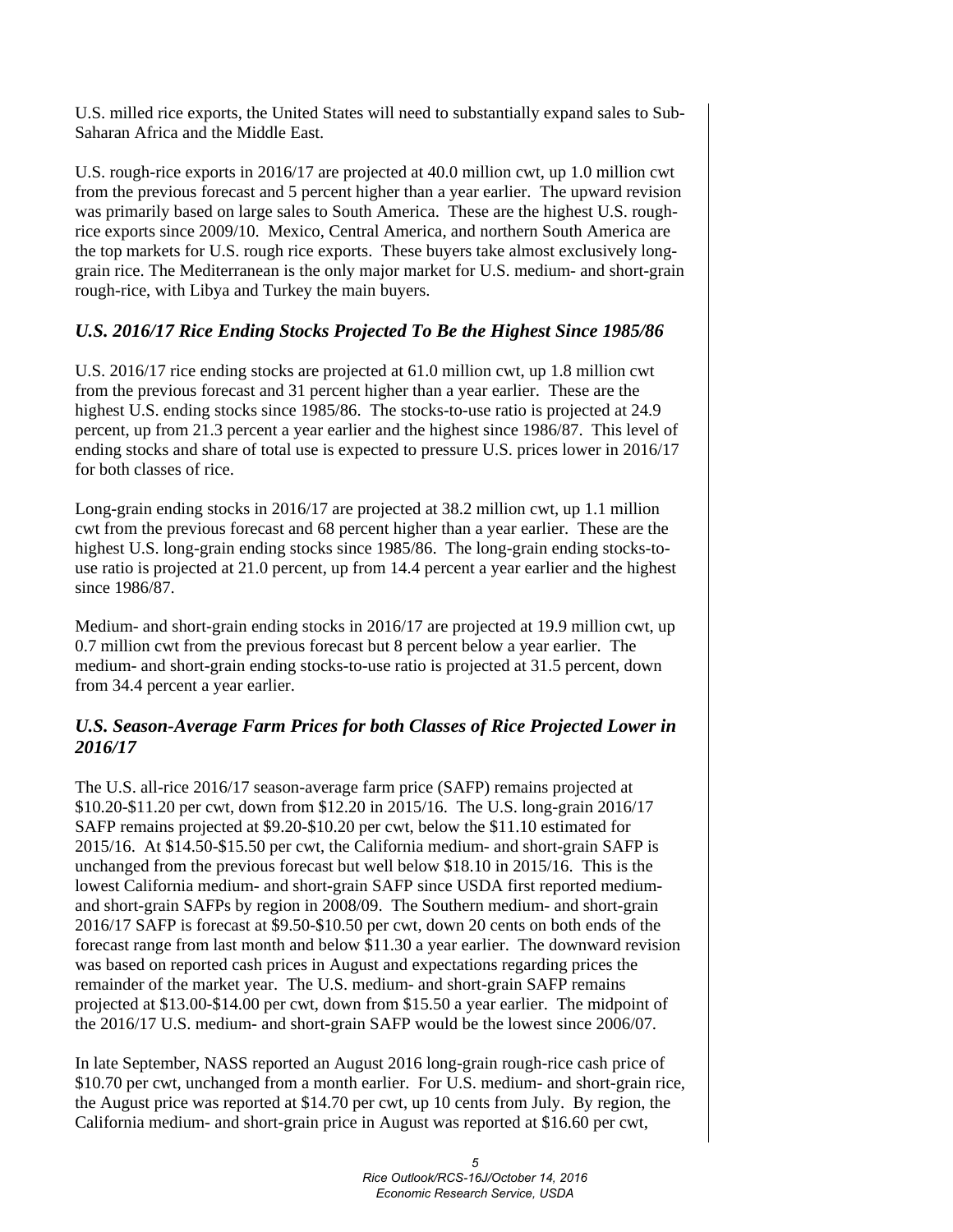down 70 cents from July and \$3.60 below the start of the California 2015/16 market year in October 2015. In the South, the August medium- and short-grain price was reported at \$10.00 per cwt, down 10 cents from July. The Southern medium- and short-grain rough-rice price has dropped \$2.90 since August 2015.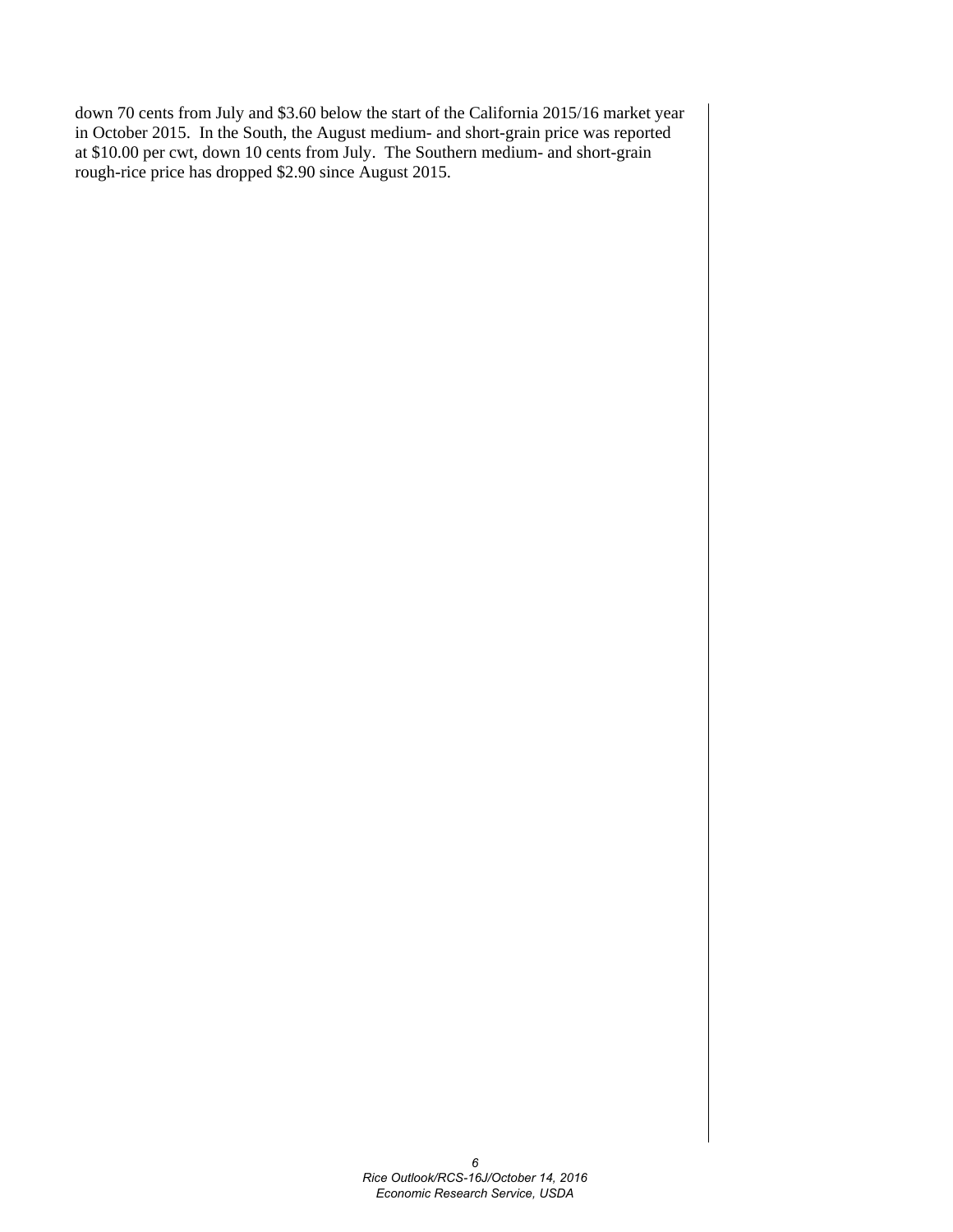#### *Crop Projections for 2016/17 Raised for Thailand, Australia, and Egypt*

Global rice production in 2016/17 is projected at a record 483.3 million tons (milled basis), up 1.5 million tons from last month's forecast and up more than 2 percent from a year earlier. The substantial recovery from the 2015/16 El Nino-reduced global rice crop is primarily due to expanded area. At a record 162.2 million hectares, global rice area is up 0.6 million hectares from the previous forecast and 3.0 million hectares larger than a year earlier. Australia, Brazil, Burma, China, Egypt, India, the Philippines, Sub-Saharan Africa, Thailand, and the United States account for the bulk of the projected global area expansion in 2016/17, with India, Thailand, and the United States accounting for more than 60 percent of the expected increase. The average global yield of 4.44 tons of rough rice per hectare is up slightly from 2015/16 and the highest on record. However, despite the projected increase in 2016/17, the average global yield is just fractionally above 2012/13.

There were three primary 2016/17 upward global production revisions this month. First, Thailand's 2016/17 production forecast was raised 1.6 million tons to 18.6 million tons, up 7 percent from the year-earlier's sharply reduced, drought-impacted crop. This month's substantial upward production revision was due to a 0.54-million hectare increase in the second crop area to 1.71 million hectares, up almost 1.0 million hectares from the year-earlier drought-reduced level of just 0.735 million hectares. From 2004/05 to 2013/14, second-crop area averaged 1.9 million hectares, with the 2014/15 secondcrop area slightly below average due to drought. At 4.8 million tons, the 2016/17 second-crop harvest is projected to be up 145 percent from a year earlier but 1.5 million tons below the 2004/05-2013/14 average.

The upward revision in Thailand's second-crop area is based on favorable rainfall conditions during the 2016 May-September wet season that broke the 2-year drought and recharged most of the country's reservoirs. The U.S. Agricultural Office in Bangkok reported that water storage at the end of September had surpassed Government expectations and that the Royal Irrigation Department was confident it could supply sufficient irrigation water to farmers for the dry-season production. Planting of the dry season crop begins in November, and harvest is complete by June. The dry season crop accounts for about 28 percent of Thailand's total rice production, with 70-80 percent of the dry-season crop totally dependent on irrigation.

For this months' second production revision, Australia's 2016/17 rice production forecast was raised 0.2 million tons to 662,000 tons, up 268 percent from the year-earlier drought-reduced crop. This month's upward revision was due to a 30,000-hectare increase in area to 90,000 hectares, up 67,000 hectares from a year earlier. The substantial area boost is based on information from the U.S. Agricultural Office in Canberra indicating abundant levels of irrigation water available to producers at lower prices in both the Murrumbridgee and Murray Valleys. Despite this month's upward revision, area remains well below the record 177,000 acres harvested in 2000/01 and levels achieved during most of the 1990s.

For the third revision, Egypt's 2016/17 rice production forecast was raised 554,000 tons to 4.6 million tons, up 16 percent from a year earlier but below the 2013/14 record of 4.75 million tons. The upward revision was based on a 100,000-hectare increase in area to 750,000 hectares, also up 16 percent from 2015/16 and just 20,000 hectares below the 2012/12 and 2013/14 record. The upward revision in the 2016/17 area estimate is based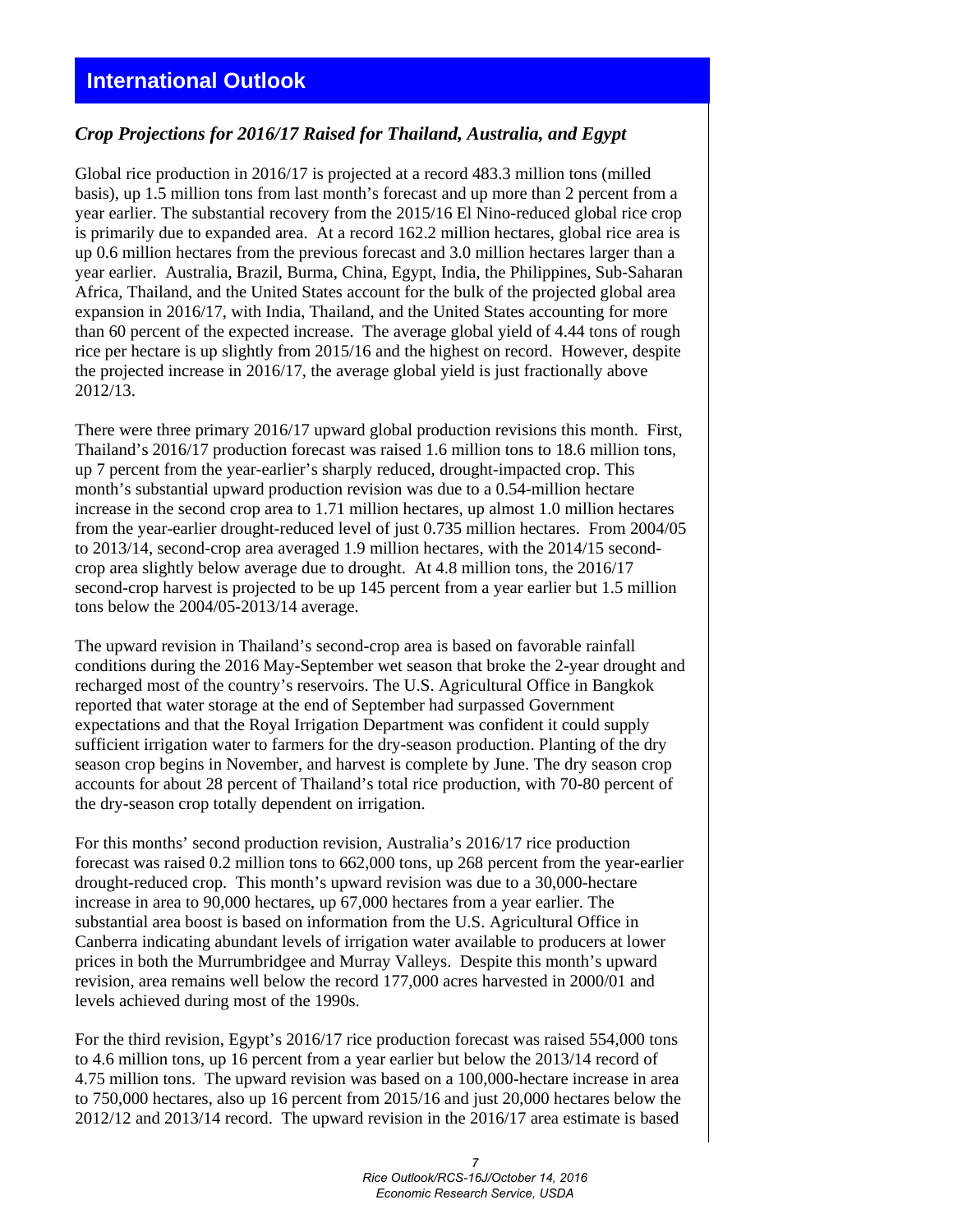on information from the U.S. Agricultural Office in Cairo indicating that farmers were switching area to rice from cotton and summer vegetable crops, partly a response to over a doubling of milled rice prices thus far in 2016. Rice area in Egypt is well above the Government allotment of 452,000 hectares, despite the risk of fines. Egypt, like Australia, is a major exporter of medium- and short-grain rice.

These upward revisions were partially offset by four significant downward revisions. First, Sri Lanka's 2016/17 production forecast was lowered 340,000 tons to 3.06 million tons, 7 percent below a year earlier. This month's downward revision was due to unfavorable weather in the main growing areas of the just- harvested yala crop that lowered its area, causing the yala crop to drop 19 percent from a year earlier to 1.6 million tons. In contrast, the main season maha crop that was harvested in March-April was a record 2.9 million tons, a result of expanded area.

Second, Brazil's 2016/17 rice production forecast was lowered 475,000 tons to 8.0 million based on a 125,000-hectare decline in the area forecast to 2.18 million hectares. The bulk of this crop will be harvested next spring. The reduction was based on recently released data from the Government of Brazil. Despite these downward revisions, Brazil's 2016/17 rice production is projected to be 11 percent larger than the 2015/16 crop, a result of both expanded area and a higher yield. In 2015/16, rice area in Brazil dropped nearly 300,000 hectares, largely due to poor prices for rice compared with alternative crops and heavy rains in the south where the bulk of the crop is grown.

Third, Iraq's 2016/17 rice production forecast was lowered 50,000 tons to 215,000 tons, 96 percent larger than a year earlier. This month's downward revision was due to an 18 percent reduction in the area estimate to 78,000 hectares, 63 percent larger than a year earlier. The downward revision in area is due to political instability in the rice growing areas; water supplies are adequate. Iraq's 2015/16 rice crop was sharply reduced because of inadequate water.

And fourth, the U.S. 2016/17 rice production forecast was reduced 37,000 tons to 7.5 million tons due to a lower yield forecast by the Government. The reduced yield is mostly due to severe rains in late August that hampered harvest in Arkansas. Despite this month's downward revision, the U.S. rice crop is up 23 percent from a year earlier and the second highest on record.

The 2015/16 global rice production forecast was raised 0.4 million tons to 472.0 million tons, more than 1 percent below a year earlier. The upward revision in global production was due to larger area. There were two significant 2015/16 production revisions this month. First, Cambodia's production forecast was raised 355,000 tons to 4.71 million tons based on higher estimates reported by the Government of Cambodia for both area and yield. The crop is nearly unchanged from a year earlier and just 25,000 tons below the 2013/14 record. Thus, the 2015/16 El Nino that impacted crops in several Southeast Asian countries had little, if any, impact on Cambodia's rice production.

Second, Guyana's 2015/16 rice production estimate was raised 22,000 tons to 669,000 tons based on year-end data from the Government of Guyana. Although area and yield estimates for the first crop—harvested last fall—were reduced by the severe drought that impacted the region, more favorable weather supported the second crop that was harvested early this spring, with total production in 2015/16 up 5 percent from a year earlier. Guyana has sharply increased rice production over the past decade, with the crop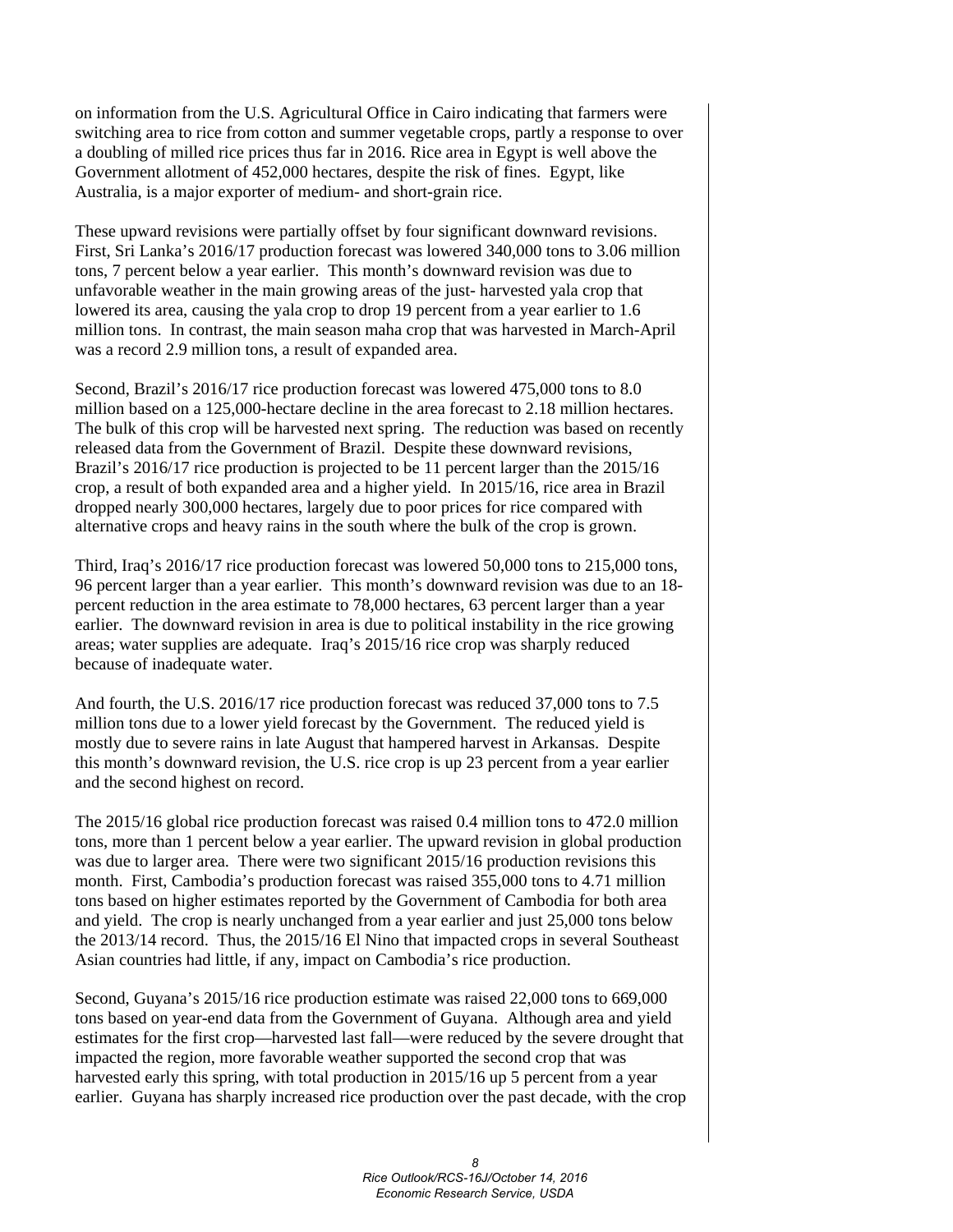more than doubling since 2008/09. These two upward revisions were partially offset by small crop reductions for Peru and Venezuela.

Global consumption (including a residual component) for 2016/17 is forecast at a record 478.2 million tons, down more than 0.6 million tons from last month's forecast but more than 1 percent larger than a year ago. Thailand, Indonesia, and China account for most of this month's reduction in the global consumption and residual forecast. Thailand's 2016/17 domestic and residual use forecast was lowered 0.5 million tons to 10.6 million tons based on less feed and industrial use of rice. China's 2016/17 consumption and residual use was lowered 0.5 million tons to 144.0 million, also based on weaker feeduse of rice. Indonesia's 2016/17 consumption and residual use forecast was lowered 0.3 million tons to 37.7 million tons, primarily based on slower purchases. In contrast, consumption and residual use forecasts were raised this month for Pakistan and Vietnam, largely due to larger supplies available for the domestic market.

On a year-to-year basis, Brazil, Burma, Egypt, India, the United States, Thailand, and Vietnam account for the bulk of the expected increase in global consumption in 2016/17. In contrast, consumption is expected to decline in 2016/17 in Nigeria and Indonesia.

With global production exceeding consumption, total ending stocks of 120.7 million tons are up 5.1 million tons from the previous forecast and from a year earlier. China, Vietnam, and Thailand account for most of the upward revision in the 2016/17 global ending stocks forecast. Thailand's 2016/17 ending stocks forecast was nearly doubled from the previous month to 6.6 million tons. Despite the upward revision, Thailand's ending stocks are the smallest since 2010/11, which was prior to its rough-rice purchase program that resulted in record stocks for Thailand. The global stocks-to-use ratio is projected at 25.2 percent, up from 24.5 percent a year earlier and the highest since 2001/02.

### *Export Forecasts for 2017 Raised for Thailand and India, Lowered for Vietnam and Pakistan*

Global rice trade in 2017 is projected at 41.1 million tons, up 0.2 million tons from the previous forecast and almost 2 percent above a year earlier. This will be the first increase in global trade since 2014, with the Middle East, North Africa, East Asia, and Southeast Asia accounting for most of the projected increase in global rice imports in 2017. On the 2017 export side, increased shipments from Australia, Burma, Egypt, Thailand, the United States and Vietnam are projected to more than offset reduced exports from Brazil, India, and Uruguay. Increased global trade is primarily due to expectations of lower trading prices and abundant supplies in exporting countries.

There were three upward revisions in 2017 global rice export forecasts this month. First, India's 2017 export forecast was raised 0.5 million tons to 10.0 million tons based on more competitive prices with Vietnam, large supplies, and likely additional large shipments to Egypt. This will make India the largest rice exporting country since 2012. Despite the upward revision, India's exports in 2017 are projected to be 5 percent below a year earlier and would be the second consecutive year of decline. Second, Thailand's 2017 exports were raised 0.5 million tons to 9.5 million tons based on much larger supplies, primarily from the 2016/17 dry season crop, which is mostly exported. Thailand's rice exports in 2017 would be up 3 percent from a year earlier. Finally, Egypt's 2017 exports were increased 100,000 tons to 300,000 tons based on larger supplies.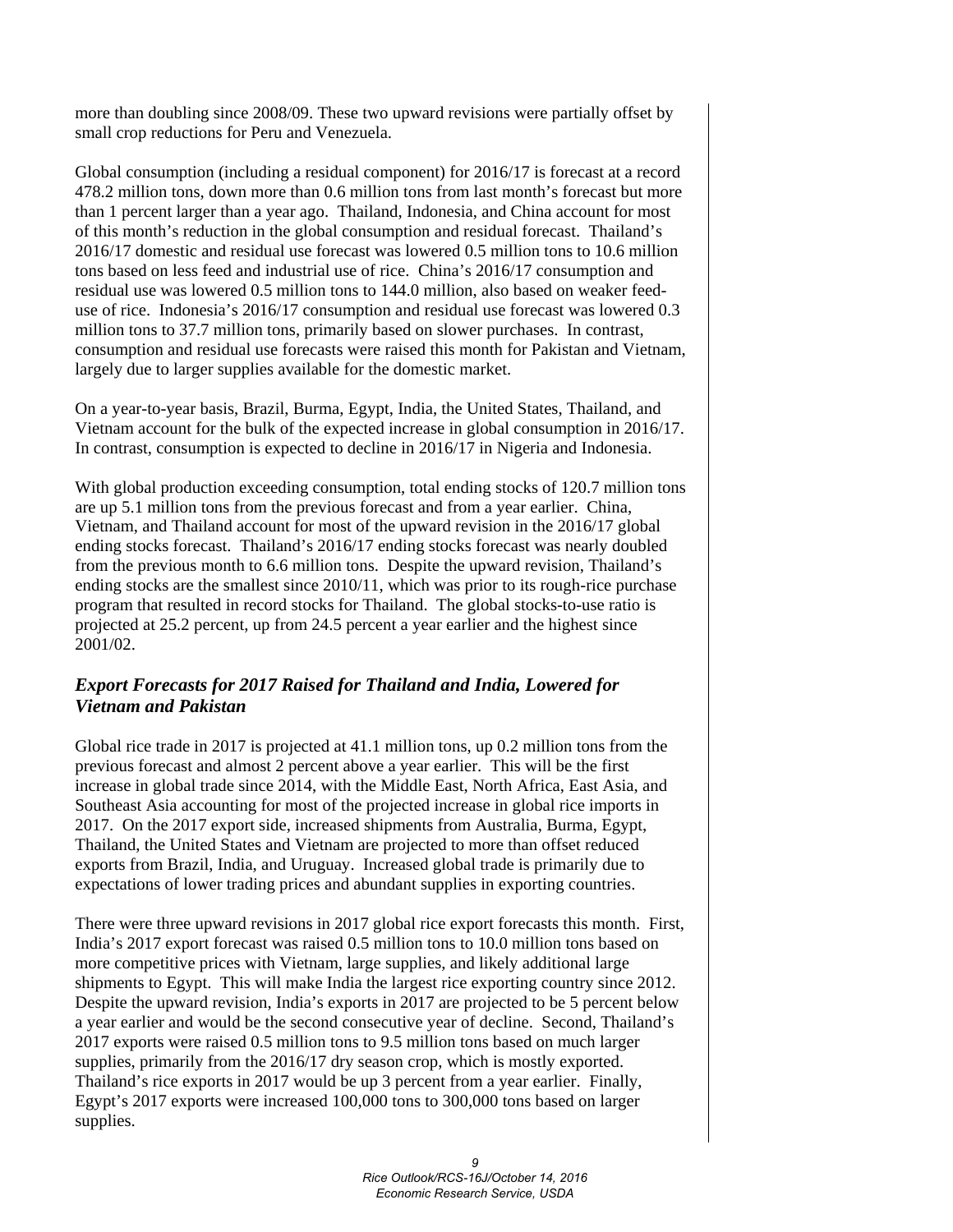These upward revisions were partially offset by four downward revisions, two in Asia and two in the Western Hemisphere. In Asia, Vietnam's 2017 export forecast was lowered 0.6 million tons to 5.8 million tons based on weaker sales in 2016. Despite the downward revision, Vietnam's exports in 2017 would be up 7 percent from this year. Pakistan's 2017 exports were lowered 50,000 tons to 4.2 million tons, also based on weaker shipments in 2016. Pakistan's 2017 exports are unchanged from 2016. In the Western Hemisphere, Brazil's 2017 exports were lowered 150,000 tons to 650,000 tons based on smaller supplies. Brazil's exports in 2017 are 7 percent below a year earlier and the lowest since 2010. In addition, U.S. 2017 exports were lowered 100,000 tons to 3.55 million tons based on a slow pace of sales since August. U.S. exports in 2017 are projected to be up 3 percent from a year earlier.

On the 2017 import side, there were 4 upward revisions this month, with three in Africa and one in South America. First, Egypt's 2017 import forecast was raised 265,000 tons to 300,000 tons based on a recent agreement with India to eventually sell 500,000 tons of rice to Egypt to build up stocks and keep prices down. Egypt's rice imports in 2017 would be up 200 percent from this year and the highest on record. Egypt has historically been a rice exporter. Second, Benin's 2017 import forecast was raised 75,000 tons to a record 425,000 tons based on revised imports for 2016. Benin's imports have more than doubled since 2011. Third, Mozambique's 2017 imports were increased 40,000 tons to a record 600,000 tons based on stronger purchases in 2016 and expectations of no increase in production. Finally, outside Africa, Brazil's 2017 imports were increased 50,000 tons to 650,000 tons based on a smaller 2016/17 crop forecast. Despite the increase, Brazil's 2017 imports are 13 percent below a year earlier.

The 2016 global trade forecast was lowered 0.9 million tons to 40.4 million tons, more than 5 percent below a year earlier. The decline in global rice imports in 2016 is largely due to weaker purchases by the Middle East, South Asia, and Southeast Asia. On the 2016 export side, substantially weaker shipments from Vietnam, Thailand, India, and Australia are not expected to be offset by increased exports from Argentina, Pakistan, Paraguay, and Uruguay.

There were many important trade revisions this month, for both exporters and importers. There were three significant 2016 export revisions. First, Vietnam's 2016 exports were lowered 600,000 tons to 5.4 million tons based on a slower than expected pace of shipments to China and Southeast Asia. These are the smallest rice exports for Vietnam since 2008. Thailand's 2016 exports were lowered 0.5 million tons to 9.2 million tons based on shipment pace. Thailand's 2016 exports are 6 percent below a year earlier and the lowest since 2013 when the Government's purchase policy was making Thailand's rice uncompetitive in world markets. Third, Pakistan's 2016 export forecast was lowered 300,000 tons to 4.2 million tons based on shipment data from the Pakistan Bureau of Statistical Data. Besides these three large 2016 export revisions, 2016 export forecasts were lowered by much smaller amounts for China, Venezuela, and Australia.

These 2016 downward export revisions were partially offset by four increases. First, India's 2016 exports were increased 500,000 tons to 10.5 million tons based on shipment pace, competitive prices, and adequate supplies. Second, Cambodia's 2016 exports were raised 100,000 tons to 1.0 million based on stronger sales to the EU and to local markets. Third, Egypt's 2016 exports were increased 100,000 tons to 300,000 tons based on larger supplies. Fourth, Argentina's 2016 exports were raised 60,000 tons to 560,000 tons based on recent stronger sales in Latin America.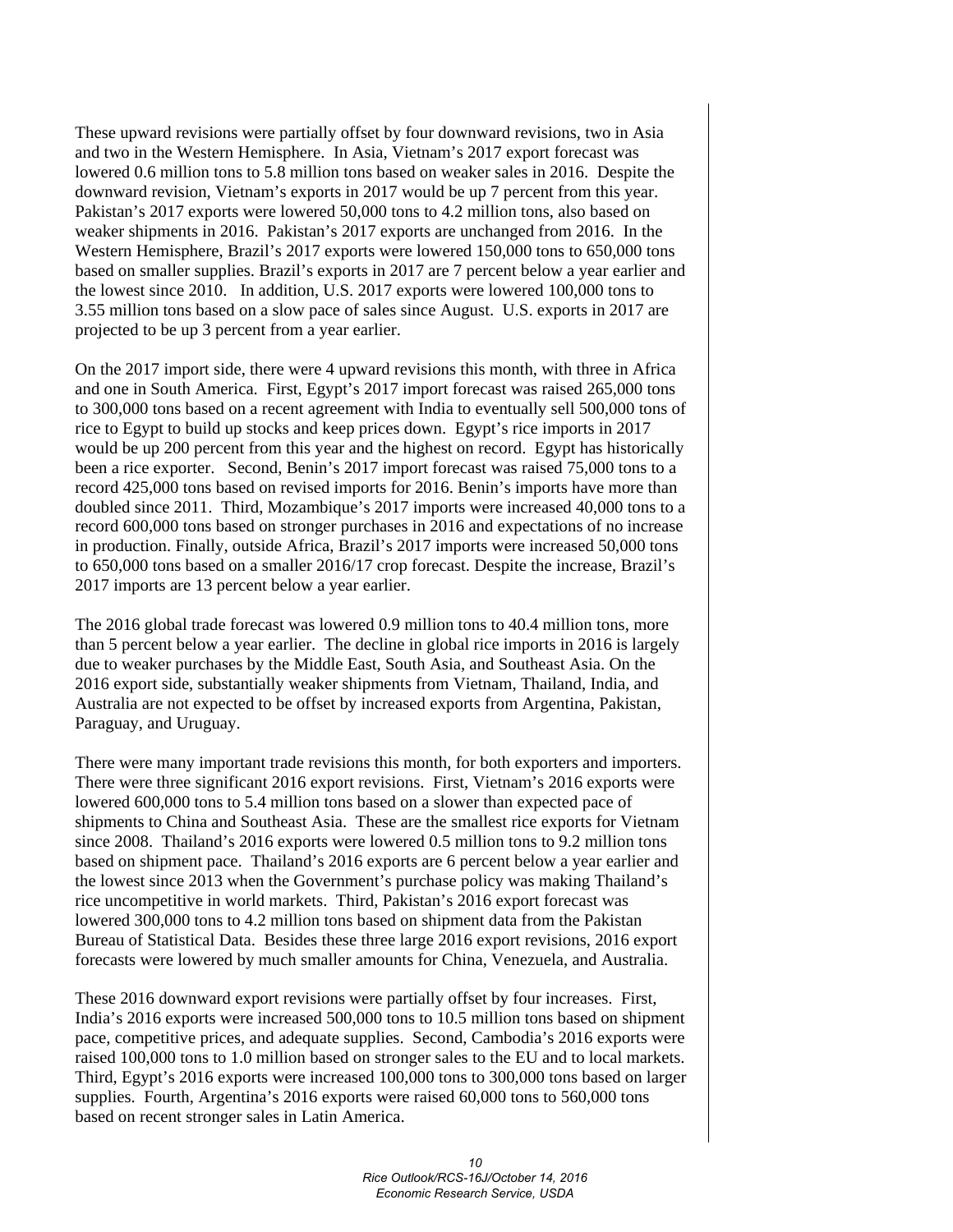There were several 2016 import revisions this month, mostly based on shipment data from exporters and purchase data. The larger export revisions will be explained, with Asia accounting for the bulk of these reductions. First, the Philippines' 2016 import forecast was lowered 400,000 tons to 1.1 million tons, down 45 percent from a year earlier. Second, Indonesia's 2016 import forecast was lowered 300,000 tons to 1.2 million tons, 11 percent below a year earlier. Third, Bangladesh's 2016 imports were lowered 80,000 tons to just 100,000 tons due to the impact of the increased tariff applied since late 2015. Bangladesh's imports have dropped each year after 2014, when imports exceeded 1.3 million tons.

Outside Asia, Iraq's imports were lowered 100,000 tons to 950,000 tons, 5 percent below a year earlier. There are no pending tenders for the Iraqi Grain Board. In addition, Nigeria's 2016 import forecast was lowered 100,000 tons to 2.0 million tons based on restrictions on the use of foreign exchange for purchases and a revised method for calculating parboiled imports shipped into Nigeria from neighboring countries. Oman's imports were lowered 70,000 tons to 200,000 based on smaller shipments from India. In addition to these 2016 major increases in 2016 import forecasts, import forecasts were reduced by smaller amounts for Nepal, Kuwait, South Korea, Australia, and Pakistan.

These 2016 import reductions were partially offset by seven small upward revisions. First, Benin's 2016 imports were raised 50,000 tons to 400,000 tons based on a revised methodology for calculating parboiled rice shipped through Benin to Nigeria. Benin's imports have increased sharply over the past two decades. Second, Mozambique's 2016 imports were increased 25,000 tons to 575,000 tons based on a stronger purchase pace. Mozambique's imports have almost doubled over the last decade. Peru's 2016 imports were raised 20,000 tons to 240,000 tons. Import forecasts were also raised this month for Nicaragua, El Salvador, Cambodia, and Egypt. These four countries are typically small rice importers.

#### *Thailand's Trading Prices Continue To Decline*

Prices for most grades of Thailand's regular-milled white rice decreased 4-5 percent over the past month, mostly due to a weaker baht, lack of demand from major buyers, and the beginning of the marketing of 2016/17 main harvest. Prices for Thailand's 100-percent Grade B milled white rice were quoted at \$373 per ton for the week ending October 10, down \$18 from the week of September 5. Prices for Thailand's 5-percent brokens were quoted at \$362 per ton for the week ending October 10, down \$19 from the week ending September 5. Prices for Thailand's parboiled 5-percent brokens—a specialty rice—were quoted at \$368 per ton for the week ending October 10, down \$22 from the week ending September 5. Thailand's premium jasmine rice was quoted at \$650 per ton for the week ending October 10, down \$23 from the week ending September 5. All price quotes for Thailand's rice are from the *Weekly Rice Price Update* reported by the U.S. Agricultural Office in Bangkok.

For the week ending October 11, price quotes for Vietnam's high-quality 5-percentbroken kernels were quoted at \$348 per ton (for the summer-autumn crop), up \$3 from the week ending September 6 for the same crop. However, prices had fallen from mid-September through early October, reaching \$327 for the week ending October 4. Three factors explain the recent increase in Vietnam's prices in the face of weak global demand and a lack of sales by Vietnam. First, the difference between Thailand's 5-percent white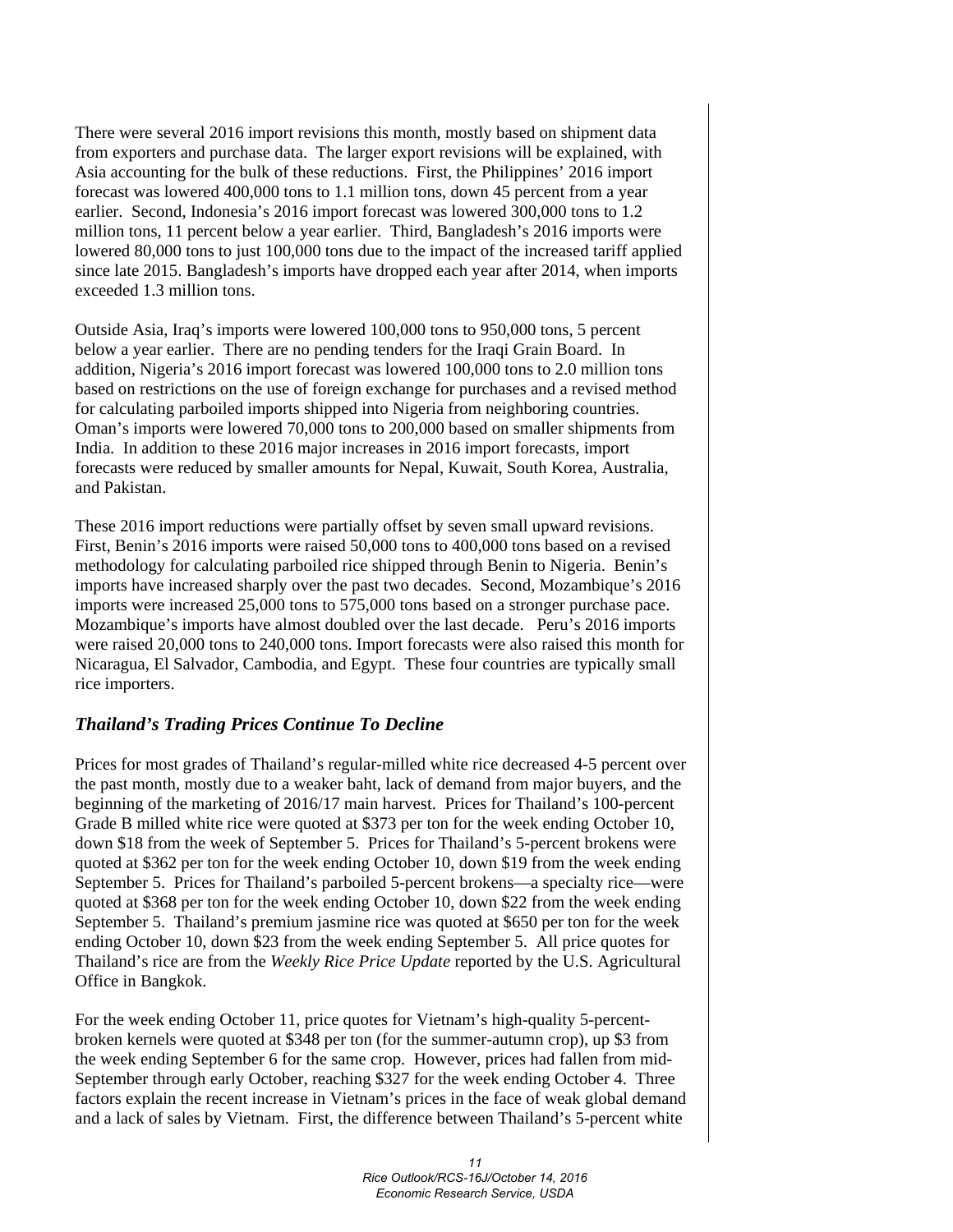rice and Vietnam's 5-percent white rice had widened to more than \$45-\$47 per ton by late September, compared with a more typical difference of \$20-\$30. Second, the 10thmonth crop being harvested now is mostly for the domestic market, and new supplies for export will not be available until the harvest of the winter-spring crop starts in February. Finally, the Vietnam export market is very thin at this time, with few sales. For the week ending October 11, Vietnam's prices were \$14 below price quotes for similar grades of Thailand's rice, compared with \$36 a month earlier and \$47 in late September.

U.S. prices for long-grain milled-rice continued to decline over the past month as well, partly a response to weaker global trading prices. For the week ending October 11, prices for high-quality U.S. Southern long-grain rice (No. 2, 4-percent brokens, bagged, free on board (fob) vessel, U.S. Gulfport) were quoted at \$470 per ton, down \$5 from the week ending September 6. The U.S. price difference over Thailand's 100-percent Grade B milled rice was \$97 per ton, up from \$84 a month earlier and almost double the level in early August. Prices for U.S. long-grain rough-rice (bulk, fob vessel, New Orleans) were quoted at \$260 per ton for the week ending October 11, up \$10 from the week ending September 6.

Price quotes for California medium-grain milled-rice (Grade number 1, 4-percent brokens, sacked, free on board, domestic mill) have increased over the past month. For the week ending October 6, prices were quoted at \$625 per ton, up \$15 from the week ending September 6. In contrast, export prices for California medium-grain milled-rice (4-percent brokens, sacked, on board vessel in Oakland), were quoted at \$625 per ton for the week ending October 11, down \$15 from the week ending September 6. Price quotes for Vietnam, U.S. long- and medium-grain milled-rice, and U.S. rough-rice export prices are from the weekly *Creed Rice Market Report.*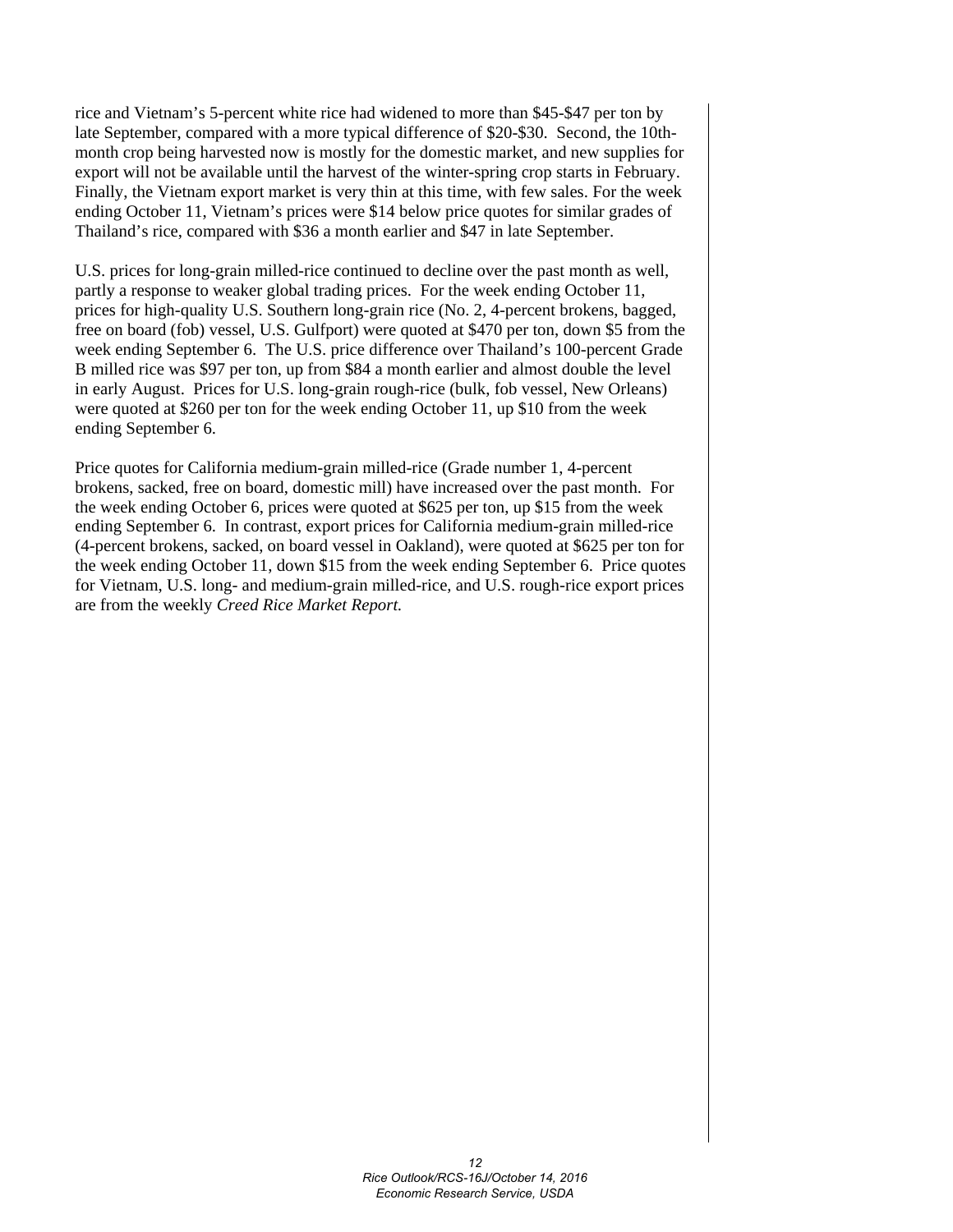# **Contacts and Links**

#### **Contact Information**

Nathan Childs (domestic), (202) 694-5292, [nchilds@ers.usda.gov](mailto:nchilds@ers.usda.gov) Beverly Payton (Web Publishing), (202) 694-5165, [bpayton@ers.usda.gov](mailto:bpayton@ers.usda.gov)

# **Subscription Information**

Subscribe to ERS e-mail notification service at <http://www.ers.usda.gov/subscribe-to-ers-e-newsletters.aspx> to receive timely notification of newsletter availability.

#### *Rice Chart Gallery<http://www.ers.usda.gov/data-products/rice-chart-gallery.aspx>*

#### *Related Websites*

Rice Outlook <http://www.ers.usda.gov/publications/rcs-rice-outlook/> Rice Topic <http://www.ers.usda.gov/topics/crops/rice.aspx> **WASDE** <http://usda.mannlib.cornell.edu/MannUsda/viewDocumentInfo.do?documentID=1194> Grain Circular [http://www.fas.usda.gov/grain\\_arc.asp](http://www.fas.usda.gov/grain_arc.asp)

The U.S. Department of Agriculture (USDA) prohibits discrimination in all its programs and activities on the basis of race, color, national origin, age, disability, and, where applicable, sex, marital status, familial status, parental status, religion, sexual orientation, genetic information, political beliefs, reprisal, or because all or a part of an individual's income is derived from any public assistance program. (Not all prohibited bases apply to all programs.) Persons with disabilities who require alternative means for communication of program information (Braille, large print, audiotape, etc.) should contact USDA's TARGET Center at (202) 720-2600 (voice and TDD). To file a complaint of discrimination write to USDA, Director, Office of Civil Rights, 1400 Independence Avenue, S.W., Washington, D.C. 20250-9410 or call (800) 795-3272 (voice) or (202) 720-6382 (TDD). USDA is an equal opportunity provider and employer.

#### **E mail Notification**

Readers of ERS outlook reports have two ways they can receive an e-mail notice about release of reports and associated data.

• Receive timely notification (soon after the report is posted on the web) via USDA's Economics, Statistics and Market Information System (which is housed at Cornell University's Mann Library). Go to [http://usda.mannlib.cornell.edu/](http://usda.mannlib.cornell.edu/MannUsda/aboutEmailService.do) [MannUsda/aboutEmailService.do](http://usda.mannlib.cornell.edu/MannUsda/aboutEmailService.do) and follow the instructions to receive e-mail notices about ERS, Agricultural Marketing Service, National Agricultural Statistics Service, and World Agricultural Outlook Board products.

• Receive weekly notification (on Friday afternoon) via the ERS website. Go to http://www.ers.usda.gov/subscrib e-to-ers-e-newsletters.aspx and follow the instructions to receive notices about ERS Outlook reports, Amber Waves magazine, and other reports and data products on specific topics. ERS also offers RSS (really simple syndication) feeds for all ERS products. Go to http://www.ers.usda.gov/rss/ to get started.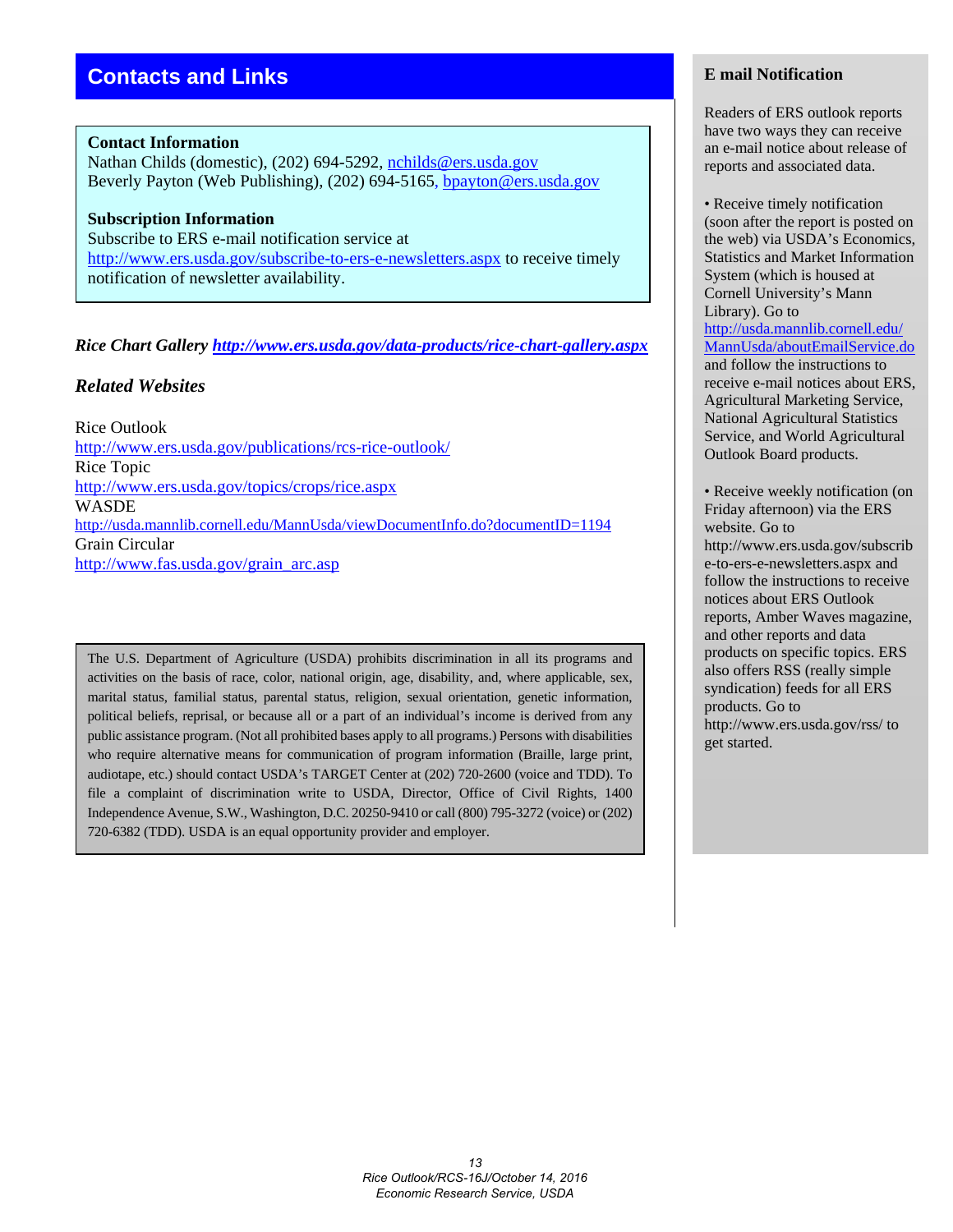# **Tables**

| Table 1--U.S. rice supply and use 1/                                                                             |         |         |         |                           |         |         |               |
|------------------------------------------------------------------------------------------------------------------|---------|---------|---------|---------------------------|---------|---------|---------------|
| Item                                                                                                             | 2010/11 | 2011/12 | 2012/13 | 2013/14                   | 2014/15 | 2015/16 | 2016/17<br>2/ |
| <b>TOTAL RICE</b>                                                                                                |         |         |         | <b>Million acres</b>      |         |         |               |
| Area:                                                                                                            |         |         |         |                           |         |         |               |
| Planted                                                                                                          | 3.636   | 2.689   | 2.700   | 2.490                     | 2.954   | 2.614   | 3.181         |
| Harvested                                                                                                        | 3.615   | 2.617   | 2.679   | 2.469                     | 2.933   | 2.575   | 3.133         |
|                                                                                                                  |         |         |         | Pounds per harvested acre |         |         |               |
| Yield                                                                                                            | 6,725   | 7,067   | 7,463   | 7,694                     | 7,576   | 7,470   | 7,532         |
|                                                                                                                  |         |         |         | Million cwt               |         |         |               |
| Beginning stocks                                                                                                 | 36.5    | 48.5    | 41.1    | 36.4                      | 31.8    | 48.5    | 46.5          |
| Production                                                                                                       | 243.1   | 184.9   | 199.9   | 190.0                     | 222.2   | 192.3   | 236.0         |
| Imports                                                                                                          | 18.3    | 19.4    | 21.1    | 23.1                      | 24.6    | 24.1    | 23.5          |
| Total supply                                                                                                     | 297.9   | 252.8   | 262.1   | 249.5                     | 278.7   | 265.0   | 306.0         |
| Food, industrial,                                                                                                |         |         |         |                           |         |         |               |
| & residual 3/                                                                                                    | 133.6   | 107.5   | 116.0   | 120.7                     | 131.2   | 106.9   | N/A           |
| Seed                                                                                                             | 3.3     | 3.3     | 3.1     | 3.6                       | 3.2     | 3.9     | N/A           |
| Total domestic use                                                                                               | 136.9   | 110.8   | 119.0   | 124.4                     | 134.4   | 110.8   | 133.0         |
| Exports                                                                                                          | 112.6   | 100.9   | 106.6   | 93.3                      | 95.7    | 107.7   | 112.0         |
| Rough                                                                                                            | 34.8    | 33.0    | 34.1    | 28.0                      | 31.8    | 38.2    | 40.0          |
| Milled 4/                                                                                                        | 77.8    | 67.9    | 72.5    | 65.3                      | 63.9    | 69.6    | 72.0          |
| Total use                                                                                                        | 249.5   | 211.7   | 225.7   | 217.6                     | 230.2   | 218.5   | 245.0         |
| Ending stocks                                                                                                    | 48.5    | 41.1    | 36.4    | 31.8                      | 48.5    | 46.5    | 61.0          |
|                                                                                                                  |         |         |         | Percent                   |         |         |               |
| Stocks-to-use ratio                                                                                              | 19.4    | 19.4    | 16.1    | 14.6                      | 21.1    | 21.3    | 24.9          |
|                                                                                                                  |         |         |         | $\sqrt{\text{cwt}}$       |         |         |               |
| Average farm                                                                                                     |         |         |         |                           |         |         | 10.20 to      |
| price 5/                                                                                                         | 12.70   | 14.50   | 15.10   | 16.30                     | 13.40   | 12.20   | 11.20         |
|                                                                                                                  |         |         |         | Percent                   |         |         |               |
| Average                                                                                                          |         |         |         |                           |         |         |               |
| milling rate                                                                                                     | 68.86   | 69.93   | 70.00   | 71.00                     | 70.50   | 70.00   | 70.00         |
| N/A = not available. 1/ August-July market year; rough equivalent. 2/ Projected. 3/ Residual includes unreported |         |         |         |                           |         |         |               |

use, processing losses, and estimating errors. 4/ Rough-rice equivalent. 5/ Market-year weighted average. Source: *World Agricultural Supply and Demand Estimates,* USDA, World Agricultural Outlook Board. *Updated October 12, 2016.*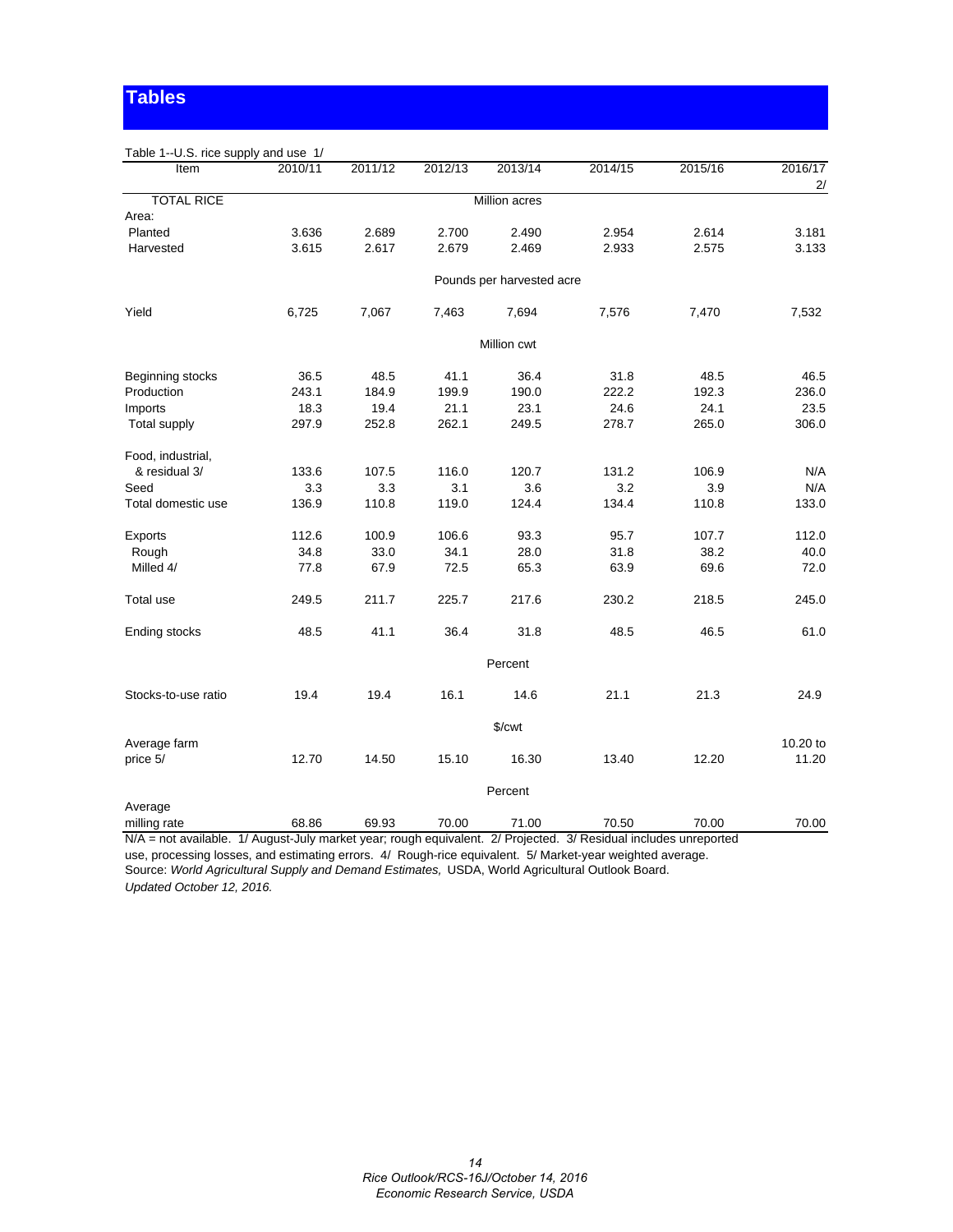| Table 2--U.S. rice supply and use, by class 1/ |         |         |                           |         |         |                   |
|------------------------------------------------|---------|---------|---------------------------|---------|---------|-------------------|
| Item                                           | 2011/12 | 2012/13 | 2013/14                   | 2014/15 | 2015/16 | 2016/17<br>2/     |
| <b>LONG GRAIN:</b>                             |         |         | Million acres             |         |         |                   |
| Planted                                        | 1.794   | 1.994   | 1.781                     | 2.211   | 1.874   |                   |
| Harvested                                      | 1.739   | 1.979   | 1.767                     | 2.196   | 1.843   |                   |
|                                                |         |         | Pounds per harvested acre |         |         |                   |
| Yield                                          | 6,691   | 7,291   | 7,464                     | 7,407   | 7,218   |                   |
|                                                |         |         | Million cwt               |         |         |                   |
| Beginning stocks                               | 35.6    | 24.3    | 21.9                      | 16.2    | 26.5    | 22.7              |
| Production                                     | 116.4   | 144.3   | 131.9                     | 162.7   | 133.0   | 177.0             |
| Imports                                        | 16.9    | 18.7    | 20.5                      | 21.8    | 20.9    | 20.5              |
| <b>Total supply</b>                            | 168.9   | 187.3   | 174.2                     | 200.6   | 180.4   | 220.2             |
| Domestic use 3/                                | 78.0    | 89.6    | 96.1                      | 106.2   | 81.1    | 103.0             |
| Exports                                        | 66.7    | 75.8    | 61.9                      | 68.0    | 76.5    | 79.0              |
| Total use                                      | 144.7   | 165.4   | 158.0                     | 174.2   | 157.7   | 182.0             |
| Ending stocks                                  | 24.3    | 21.9    | 16.2                      | 26.5    | 22.7    | 38.2              |
|                                                |         |         | Percent                   |         |         |                   |
| Stocks-to-use ratio                            | 16.8    | 13.2    | 10.3                      | 15.2    | 14.4    | 21.0              |
|                                                |         |         | \$/cwt                    |         |         |                   |
|                                                |         |         |                           |         |         | 9.20 to           |
| Average farm price 4/                          | 13.40   | 14.50   | 15.40                     | 11.90   | 11.10   | 10.20             |
| <b>MEDIUM/SHORT GRAIN:</b>                     |         |         | Million acres             |         |         |                   |
| Planted                                        | 0.895   | 0.706   | 0.709                     | 0.743   | 0.740   |                   |
| Harvested                                      | 0.878   | 0.700   | 0.702                     | 0.737   | 0.732   |                   |
|                                                |         |         | Pounds per harvested acre |         |         |                   |
| Yield                                          | 7,812   | 7,951   | 8,270                     | 8,080   | 8,103   |                   |
|                                                |         |         | Million cwt               |         |         |                   |
| Beginning stocks                               | 10.1    | 14.7    | 12.2                      | 13.3    | 20.2    | 20.9              |
| Production                                     | 68.6    | 55.7    | 58.1                      | 59.6    | 59.3    | 59.0              |
| Imports                                        | 2.4     | 2.3     | 2.6                       | 2.9     | 3.3     | 3.0               |
| Total supply 5/                                | 81.7    | 72.5    | 72.9                      | 76.1    | 81.8    | 82.9              |
| Domestic use 3/                                | 32.8    | 29.4    | 28.2                      | 28.3    | 29.6    | 30.0              |
| Exports                                        | 34.2    | 30.8    | 31.4                      | 27.7    | 31.2    | 33.0              |
| Total use                                      | 67.0    | 60.3    | 59.6                      | 56.0    | 60.9    | 63.0              |
| Ending stocks                                  | 14.7    | 12.2    | 13.3                      | 20.2    | 20.9    | 19.9              |
|                                                |         |         | Percent                   |         |         |                   |
| Stocks-to-use ratio                            | 21.9    | 20.3    | 22.4                      | 36.0    | 34.3    | 31.5              |
|                                                |         |         |                           |         |         |                   |
|                                                |         |         | \$/cwt                    |         |         |                   |
| Average farm price                             |         |         |                           |         |         |                   |
| U.S. average 4/ 6/                             | 17.10   | 17.40   | 19.20                     | 18.30   | 15.50   | 13.00 to          |
|                                                |         |         |                           |         |         | 14.00             |
| California 6/7/                                | 18.40   | 18.40   | 20.70                     | 21.60   | 18.10   | 14.50 to<br>15.50 |
| Other States 4/                                | 14.30   | 14.70   | 15.70                     | 14.40   | 11.30   | 9.50 to           |
| Ending stocks                                  |         |         |                           |         |         | 10.50             |
| difference 1/                                  | 2.1     | 2.3     | 2.3                       | 1.9     |         |                   |

-- = Not available. 1/ Stock totals by type omit brokens, which are included in total stocks for all types of rice in table 1. 2/ Projecte 3/ Includes residual. 4/ Market year begins August 1. 5/ Accounts for the difference in beginning and ending stocks of brokens.

Thus, total supply of medium/short-grain may not equal the sum of beginning stocks, production, and imports. 6/ The medium/short-grain season-average farm price (SAFP) largely reflects rice that is marketed through

price pools in California. The pool price is not final until all the rice in the pool is marketed for the crop year.

Therefore, SAFP forecasts based on the average of NASS monthly prices and the final price may differ. 7/ Market year begins October 1.

Source: *World Agricultural Supply and Demand Estimates, USDA,* World Agricultural Outlook Board. *Last updated October 12, 2016.*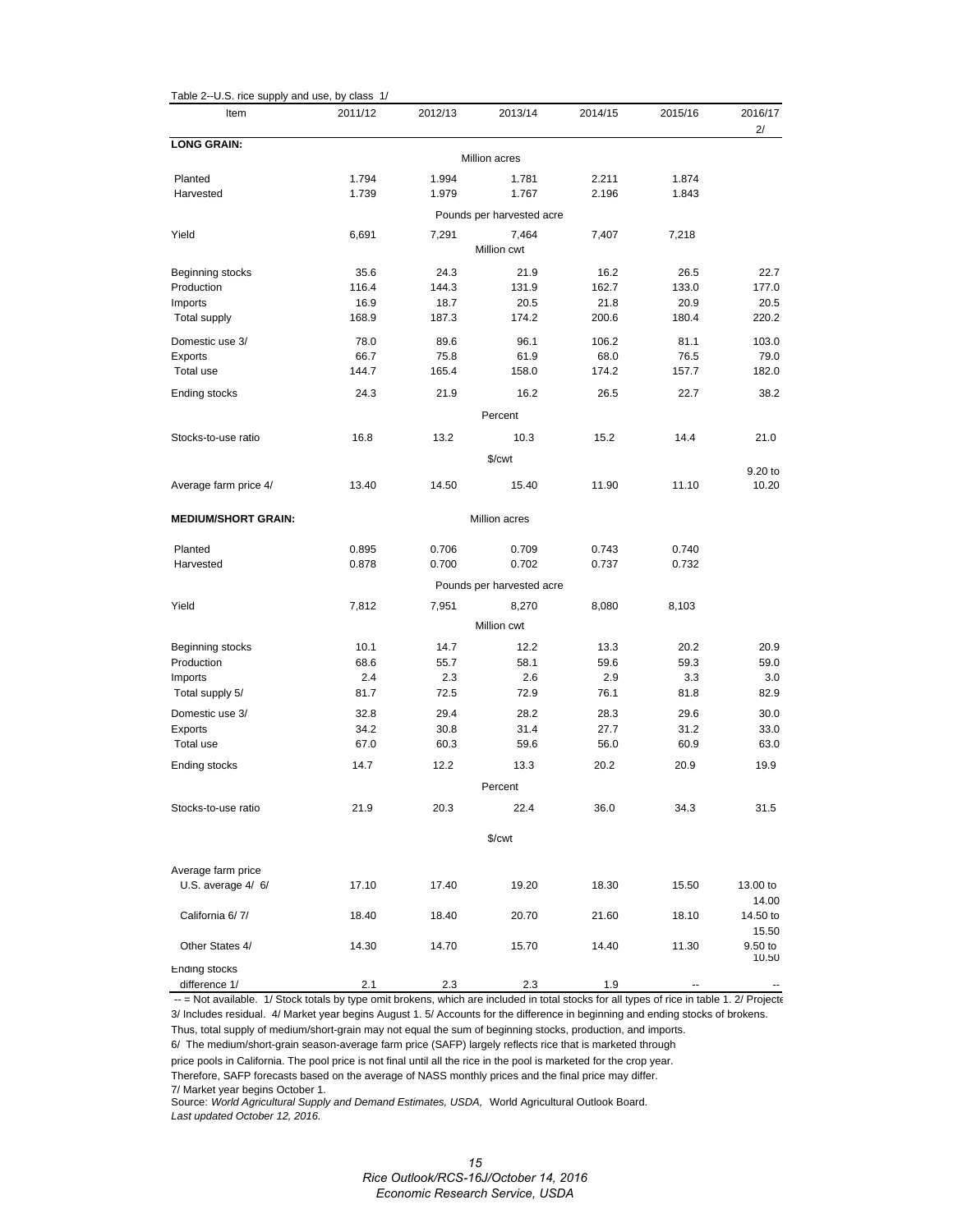Table 3--U.S. monthly average farm prices and marketings

|                           | 2016/17      |           |                      | 2015/16   | 2014/15              |           |  |
|---------------------------|--------------|-----------|----------------------|-----------|----------------------|-----------|--|
| Month                     | \$/cwt       | 1,000 cwt | $\sqrt{\frac{2}{1}}$ | 1,000 cwt | $\sqrt{\frac{2}{1}}$ | 1,000 cwt |  |
|                           |              |           |                      |           |                      |           |  |
| August                    | 11.80        | 8,307     | 12.00                | 10,973    | 15.50                | 9,798     |  |
| September                 |              |           | 11.90                | 12,292    | 14.40                | 10,055    |  |
| October                   |              |           | 12.30                | 16,319    | 13.90                | 17,576    |  |
| November                  |              |           | 12.30                | 13,160    | 14.50                | 13,906    |  |
| December                  |              |           | 12.80                | 14,793    | 13.60                | 17,627    |  |
| January                   |              |           | 13.60                | 19,007    | 15.10                | 17,091    |  |
| February                  |              |           | 12.30                | 15,646    | 12.80                | 12,456    |  |
| March                     |              |           | 11.80                | 13,779    | 12.60                | 14,560    |  |
| April                     |              |           | 11.30                | 13,803    | 12.60                | 15,918    |  |
| May                       |              |           | 11.50                | 13,745    | 12.50                | 13,145    |  |
| June                      |              |           | 11.50                | 11,866    | 12.00                | 14,657    |  |
| July                      |              |           | 11.80                | 13,423    | 11.60                | 16,542    |  |
| Average price to date     | $11.80$ $1/$ |           |                      |           |                      |           |  |
| Season-average farm price | 10.20-11.20  |           | 12.20                |           | 13.40                |           |  |
| Average marketings        |              | 8,307     |                      | 14,067    |                      | 14,444    |  |
| Total volume marketed     |              | 8,307     |                      | 168,806   |                      | 173,331   |  |

1/ Weighted average.

Source: Monthly cash price and marketings, *Agricultural Prices, USDA,* National Agricultural Statistics Service. *Last updated October 12, 2016.*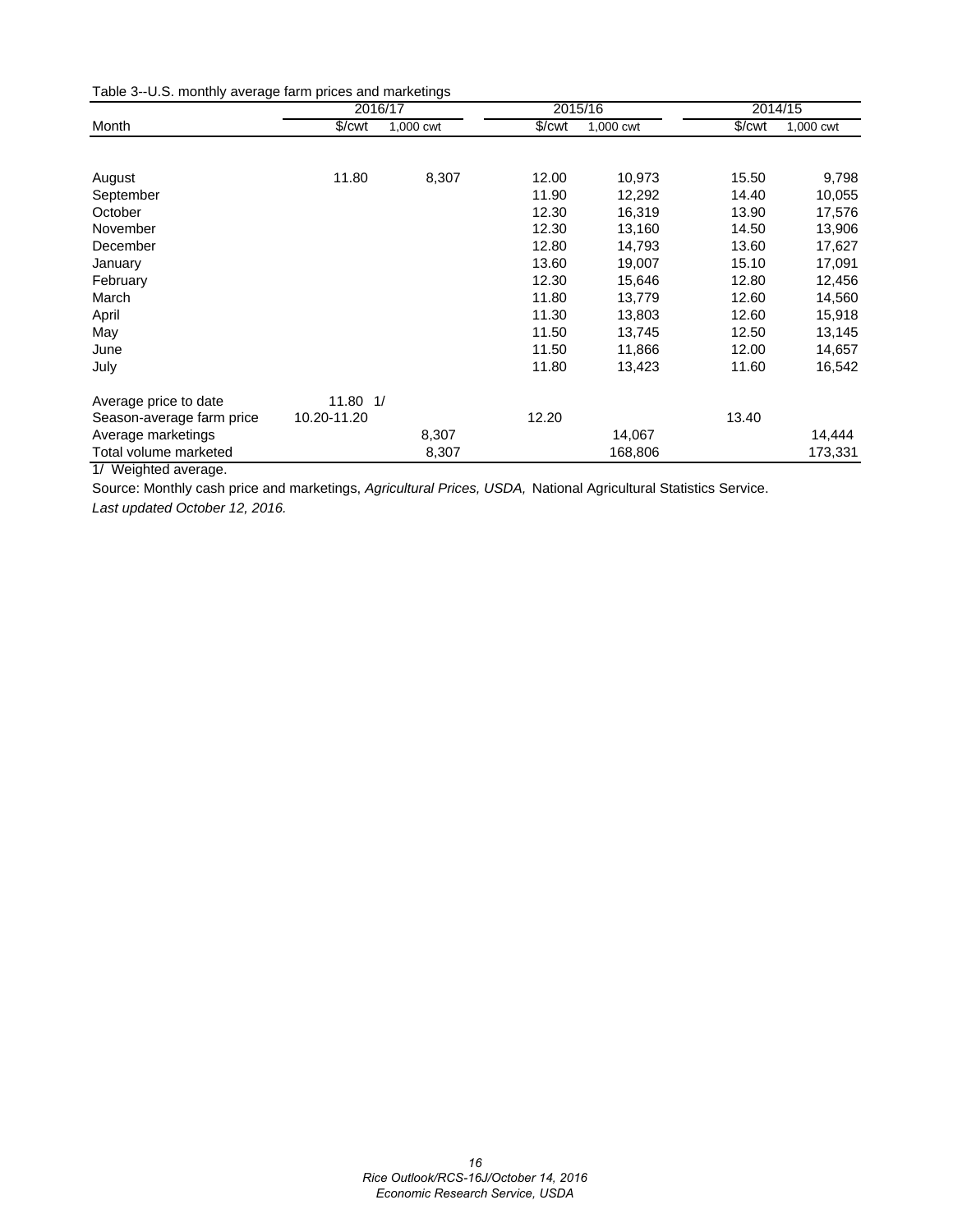#### Table 4 -- U.S. monthly average farm prices and marketings by class

|                           |                      | Long-grain |         |           | Medium- and short-grain |           |             |           |  |
|---------------------------|----------------------|------------|---------|-----------|-------------------------|-----------|-------------|-----------|--|
|                           | 2016/17              |            | 2015/16 |           | 2016/17                 |           | 2015/16     |           |  |
| Month                     | $%$ / $\mathsf{Cwt}$ | 1,000 cwt  | \$/cwt  | 1,000 cwt | \$/cwt                  | 1,000 cwt | $%$ / $cur$ | 1,000 cwt |  |
| August                    | 10.70                | 6,068      | 10.40   | 8,646     | 14.70                   | 2,239     | 18.20       | 2,327     |  |
| September                 |                      |            | 10.90   | 10,141    |                         |           | 16.60       | 2,151     |  |
| October                   |                      |            | 11.50   | 12,730    |                         |           | 14.90       | 3,589     |  |
| November                  |                      |            | 11.50   | 10,267    |                         |           | 15.50       | 2,893     |  |
| December                  |                      |            | 11.40   | 10,432    |                         |           | 16.20       | 4,361     |  |
| January                   |                      |            | 11.50   | 11,606    |                         |           | 16.90       | 7,401     |  |
| February                  |                      |            | 11.50   | 11,914    |                         |           | 15.00       | 3,732     |  |
| March                     |                      |            | 11.00   | 10,770    |                         |           | 14.50       | 3,009     |  |
| April                     |                      |            | 10.70   | 11,007    |                         |           | 13.80       | 2,796     |  |
| May                       |                      |            | 10.70   | 10,663    |                         |           | 14.50       | 3,082     |  |
| June                      |                      |            | 10.60   | 8,830     |                         |           | 13.90       | 3,036     |  |
| July                      |                      |            | 10.70   | 9,465     |                         |           | 14.60       | 3,958     |  |
| Average to date 1/        | 10.70                |            |         |           | 14.70                   |           |             |           |  |
| Season-average farm price | 9.20-10.20           |            | 11.10   |           | 13.00-14.00 2/          |           | 15.50       |           |  |
| Average marketings        |                      | 6,068      |         | 10,539    |                         | 2,239     |             | 3,528     |  |
| Total volume marketed     |                      | 6,068      |         | 126,471   |                         | 2,239     |             | 42,335    |  |

Market year August-July. 1/ Weighted average.

2/ The medium/short-grain season-average farm price (SAFP) largely reflects rice that is marketed through

price pools in California. The pool price is not final until all the rice in the pool is marketed for the crop year.

Therefore, SAFP forecasts based on the average of NASS monthly prices and the final price may differ.

Source: Monthly cash price and marketings, *Agricultural Prices,* USDA*,* National Agricultural Statistics Service.

*Last updated October 12, 2016.*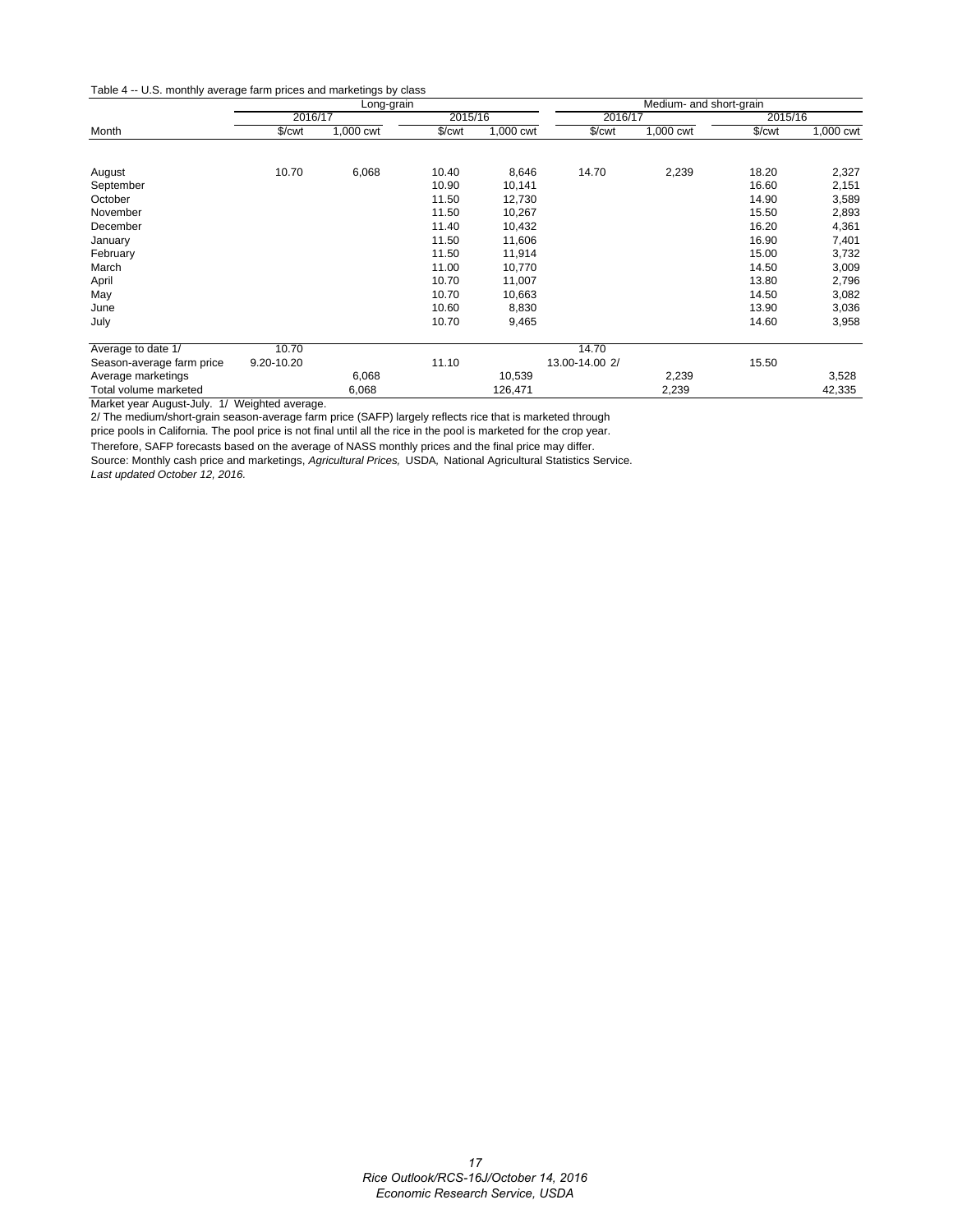|  |  |  | Table 5--U.S. medium- and short-grain monthly rough-rice cash prices by region 1/ |
|--|--|--|-----------------------------------------------------------------------------------|
|  |  |  |                                                                                   |

|                        | California |                      |           | Other States 2/        |         |
|------------------------|------------|----------------------|-----------|------------------------|---------|
| Month                  | 2015/16    | 2014/15              | Month     | 2016/17                | 2015/16 |
|                        |            | $%$ / $\mathsf{cwt}$ |           | $\sqrt{\frac{2}{\pi}}$ |         |
| October                | 20.20      | 21.60                | August    | 10.00                  | 12.90   |
| November               | 18.60      | 22.50                | September |                        | 12.20   |
| December               | 18.90      | 21.30                | October   |                        | 12.10   |
| January                | 18.50      | 23.20                | November  |                        | 11.90   |
| February               | 17.90      | 21.10                | December  |                        | 11.80   |
| March                  | 17.80      | 21.10                | January   |                        | 11.50   |
| April                  | 17.80      | 20.80                | February  |                        | 11.30   |
| May                    | 17.90      | 21.40                | March     |                        | 10.80   |
| June                   | 17.50      | 21.00                | April     |                        | 10.40   |
| July                   | 17.30      | 21.30                | May       |                        | 10.40   |
| August                 | 16.60      | 20.80                | June      |                        | 10.50   |
| September              |            | 20.50                | July      |                        | 10.10   |
| Simple average to date | 18.09      |                      |           | 10.00                  |         |
| Market-year            |            |                      |           |                        |         |
| average                | 18.10      | 21.60                |           | 9.50-10.50             | 11.30   |

---- Not reported. 1/ The California market year begins October 1; the Other States' market year begins August 1. 2/ The remaining U.S. rice growing States are Arkansas, Louisiana, Mississippi, Missouri, and Texas.

Source: *Quick Stats, USDA,* National Agricultural Statistics Service, http://www.nass.usda.gov/Quick\_Stats/. *Last updated October 12, 2016.*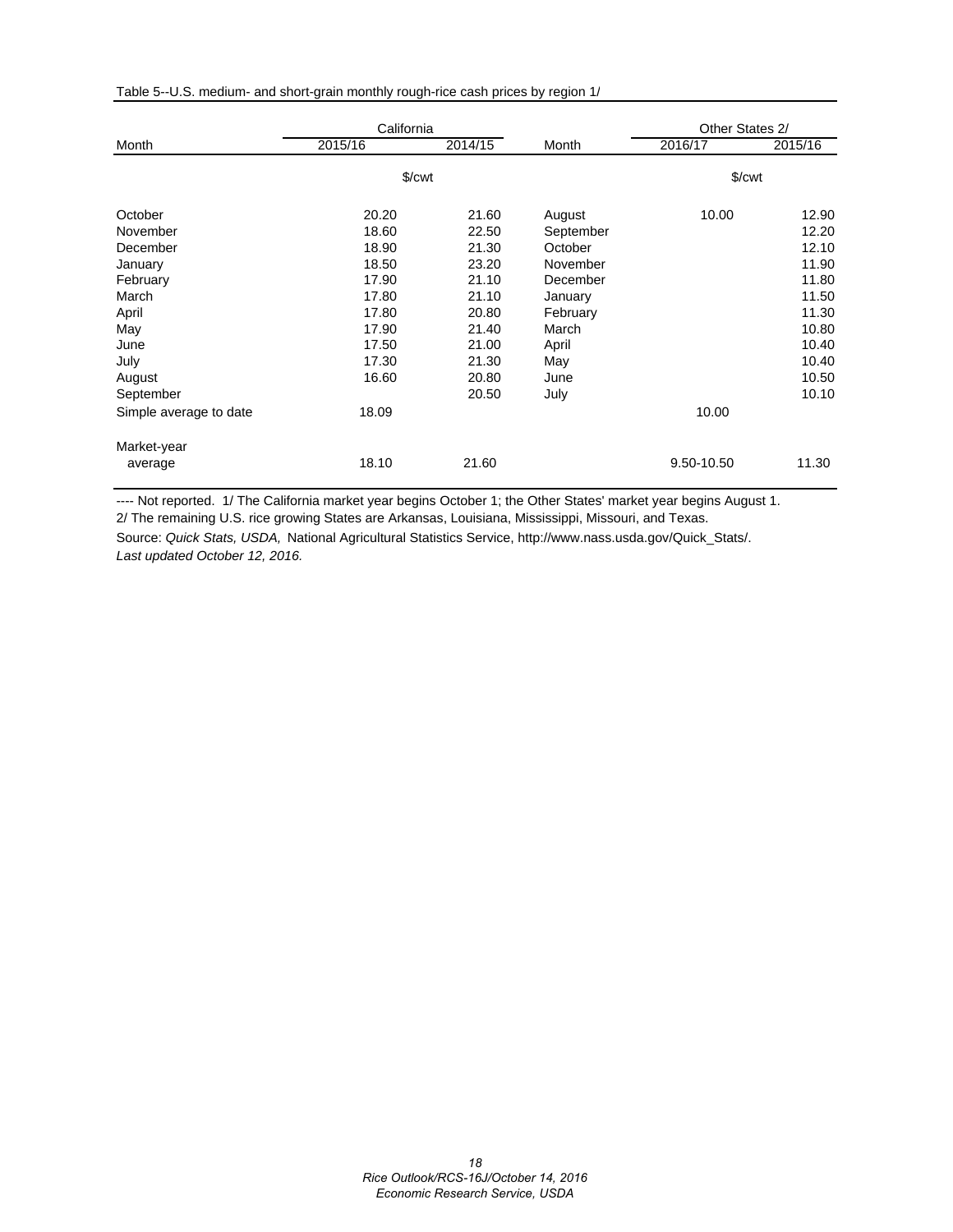| Table 6--USDA-calculated world market rice prices (rough basis) 1/ |  |  |  |  |
|--------------------------------------------------------------------|--|--|--|--|
|--------------------------------------------------------------------|--|--|--|--|

|                        |                                                                   | 2016/17     |                    | 2015/16     | 2014/15    |             |  |
|------------------------|-------------------------------------------------------------------|-------------|--------------------|-------------|------------|-------------|--|
|                        |                                                                   | Medium/     |                    | Medium/     |            | Medium/     |  |
| Month                  | Long-grain                                                        | short-grain | Long-grain         | short-grain | Long-grain | short-grain |  |
|                        |                                                                   |             |                    |             |            |             |  |
|                        |                                                                   |             | \$/ <sub>cut</sub> |             |            |             |  |
| August                 | 9.35                                                              | 9.57        | 9.31               | 9.68        | 11.80      | 12.12       |  |
| September              | 8.66                                                              | 8.86        | 9.21               | 9.46        | 11.76      | 12.09       |  |
| October 2/             | 8.50                                                              | 8.69        | 9.42               | 9.68        | 11.40      | 11.71       |  |
| November               |                                                                   |             | 9.53               | 9.79        | 11.04      | 11.33       |  |
| December               |                                                                   |             | 9.42               | 9.68        | 10.81      | 11.10       |  |
| January                |                                                                   |             | 9.18               | 9.43        | 10.56      | 10.83       |  |
| February               |                                                                   |             | 9.33               | 9.40        | 10.27      | 10.41       |  |
| March                  |                                                                   |             | 9.22               | 9.30        | 10.00      | 10.13       |  |
| April                  |                                                                   |             | 9.40               | 9.48        | 10.02      | 10.15       |  |
| May                    |                                                                   |             | 9.61               | 9.70        | 9.78       | 9.91        |  |
| June                   |                                                                   |             | 9.88               | 9.97        | 9.62       | 9.74        |  |
| July                   |                                                                   |             | 10.03              | 10.13       | 9.70       | 9.82        |  |
| Market-year            |                                                                   |             |                    |             |            |             |  |
| average 1/<br>$\cdots$ | 8.84<br>$\cdots$ $\cdots$ $\cdots$<br>$\sim$ $\sim$ $\sim$ $\sim$ | 9.04        | 9.46               | 9.64        | 10.56      | 10.78       |  |

1/ Simple average of the U.S. Department of Agriculture's weekly adjusted world market price. 2/ Preliminary.

Source: USDA, Farm Service Agency, Economic and Policy Analysis, Rice Reports,

http://www.fsa.usda.gov/programs-and-services/economic-and-policy-analysis/food-grains-analysis/rice-reports/index *Last updated October 12, 2016.*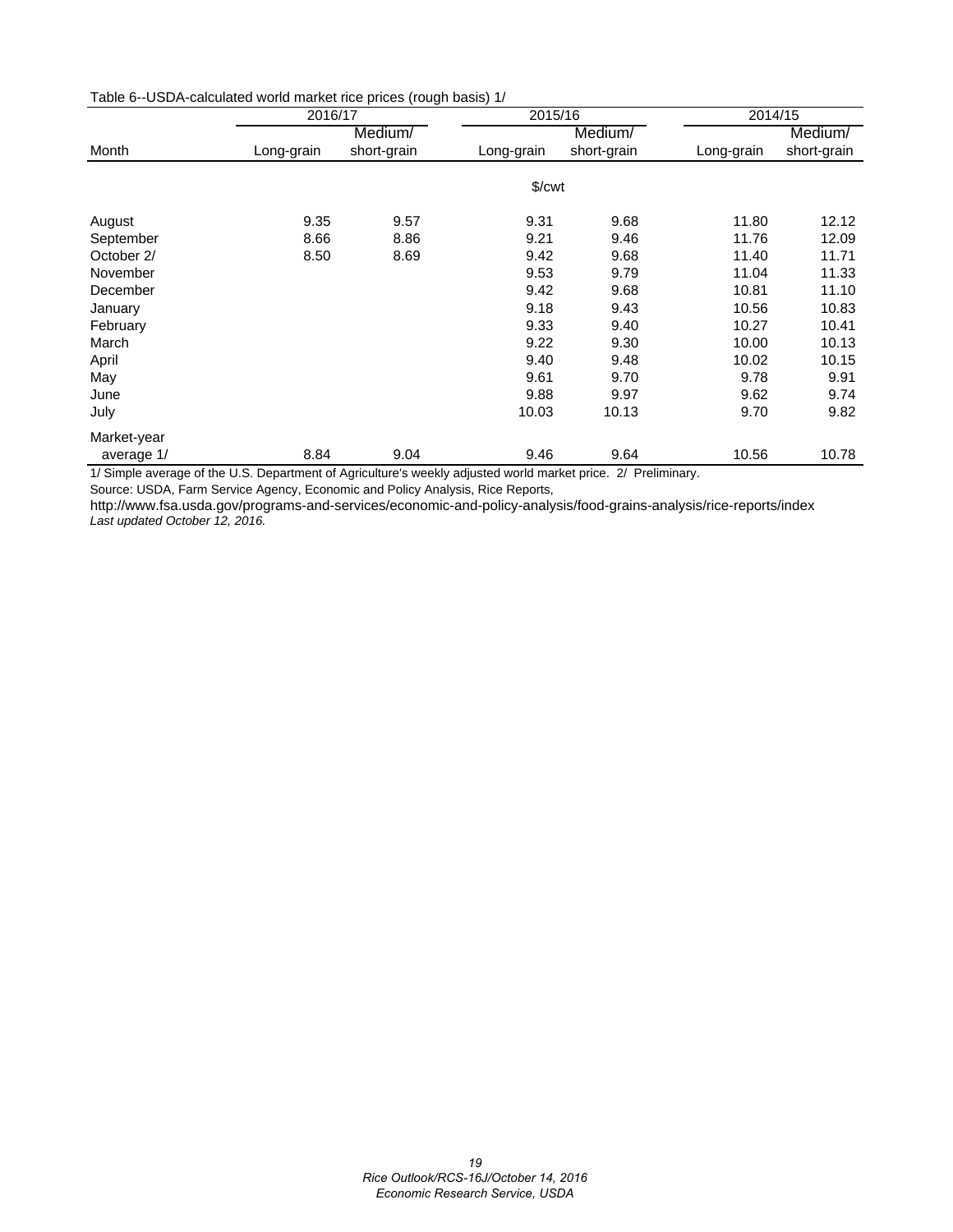Table 7--U.S. rice imports 1/

| Country                                                                                                                                                                                                                                                                             | 2009/10        | 2010/11        | 2011/12        | 2012/13        | 2013/14        | 2014/15        | 2015/16        |                      |                      |
|-------------------------------------------------------------------------------------------------------------------------------------------------------------------------------------------------------------------------------------------------------------------------------------|----------------|----------------|----------------|----------------|----------------|----------------|----------------|----------------------|----------------------|
| or<br>region                                                                                                                                                                                                                                                                        | market<br>year | market<br>year | market<br>year | market<br>year | market<br>year | market<br>year | market<br>year | 2015/16<br>August 2/ | 2016/17<br>August 2/ |
|                                                                                                                                                                                                                                                                                     |                |                |                | 1.000 tons     |                |                |                |                      |                      |
| <b>ASIA</b>                                                                                                                                                                                                                                                                         | 563.9          | 529.8          | 541.5          | 624.8          | 647.1          | 703.1          | 676.9          | 54.7                 | 54.6                 |
| China                                                                                                                                                                                                                                                                               | 3.8            | 3.1            | 3.6            | 2.7            | 3.2            | 4.8            | 4.0            | 0.4                  | 0.4                  |
| India                                                                                                                                                                                                                                                                               | 94.8           | 96.5           | 110.5          | 129.3          | 138.8          | 128.7          | 166.6          | 17.4                 | 13.0                 |
| Pakistan                                                                                                                                                                                                                                                                            | 19.4           | 17.3           | 15.2           | 17.7           | 26.6           | 25.2           | 27.6           | 2.7                  | 2.0                  |
| Thailand                                                                                                                                                                                                                                                                            | 401.0          | 393.5          | 387.6          | 393.8          | 428.6          | 427.2          | 437.3          | 31.6                 | 36.4                 |
| Vietnam                                                                                                                                                                                                                                                                             | 41.6           | 15.9           | 21.7           | 77.8           | 45.4           | 67.5           | 35.6           | 2.1                  | 2.4                  |
| Other                                                                                                                                                                                                                                                                               | 3.4            | 3.6            | 2.8            | 3.6            | 4.5            | 49.8           | 5.8            | 0.5                  | 0.4                  |
| <b>EUROPE &amp; FORMER SOVIET UNION</b>                                                                                                                                                                                                                                             | 9.4            | 12.5           | 14.3           | 12.0           | 12.0           | 14.5           | 16.3           | 1.4                  | 1.8                  |
| Italy                                                                                                                                                                                                                                                                               | 6.2            | 7.5            | 5.2            | 7.5            | 8.2            | 9.0            | 9.5            | 0.7                  | 1.0                  |
| Spain                                                                                                                                                                                                                                                                               | 1.6            | 3.8            | 4.7            | 2.3            | $1.2$          | 1.8            | 2.1            | 0.2                  | 0.1                  |
| Russia                                                                                                                                                                                                                                                                              | 0.0            | 0.0            | 0.0            | 0.0            | 0.0            | 0.0            | 0.0            | 0.0                  | 0.0                  |
| <b>United Kingdom</b>                                                                                                                                                                                                                                                               | 0.1            | 0.0            | 0.0            | 0.1            | 0.5            | 2.3            | 3.2            | 0.2                  | $0.5\,$              |
| Other                                                                                                                                                                                                                                                                               | 1.5            | 1.2            | 4.3            | 2.1            | 2.0            | 1.4            | 1.5            | 0.3                  | 0.2                  |
| <b>WESTERN HEMISPHERE</b>                                                                                                                                                                                                                                                           | 30.4           | 42.7           | 64.5           | 35.9           | 41.0           | 47.1           | 76.6           | 4.3                  | 2.8                  |
| Argentina                                                                                                                                                                                                                                                                           | 2.5            | 2.7            | 3.4            | 5.5            | 4.0            | 5.4            | 5.9            | 0.3                  | 0.5                  |
| Brazil                                                                                                                                                                                                                                                                              | 3.5            | 6.3            | 30.5           | 5.0            | 14.4           | 16.5           | 51.7           | 1.0                  | 1.4                  |
| Canada                                                                                                                                                                                                                                                                              | 15.4           | 17.1           | 16.3           | 12.1           | 13.8           | 11.5           | 10.5           | 1.1                  | 0.9                  |
| Mexico                                                                                                                                                                                                                                                                              | 6.1            | 1.3            | 1.1            | 1.0            | 1.2            | 1.2            | 2.0            | 0.2                  | 0.1                  |
| Uruguay                                                                                                                                                                                                                                                                             | 2.9            | 15.4           | 13.2           | 12.3           | 5.3            | 6.2            | 3.2            | 0.9                  | 0.0                  |
| Other                                                                                                                                                                                                                                                                               | 0.0            | 0.0            | 0.0            | 0.1            | 2.3            | 6.3            | 3.3            | 0.8                  | (0.1)                |
| <b>OTHER</b>                                                                                                                                                                                                                                                                        | 5.5            | 3.5            | 1.0            | 1.9            | 40.2           | 24.7           | 3.0            | 0.8                  | 0.1                  |
| Egypt                                                                                                                                                                                                                                                                               | 0.6            | 0.0            | 0.0            | 0.6            | 0.0            | 0.1            | 0.4            | 0.0                  | 0.0                  |
| <b>United Arab Emirates</b>                                                                                                                                                                                                                                                         | 4.4            | 3.0            | 0.5            | 0.4            | 1.0            | 0.9            | 0.6            | 0.6                  | 0.0                  |
| Australia                                                                                                                                                                                                                                                                           | 0.0            | 0.0            | 0.0            | 0.4            | 37.4           | 23.1           | 1.0            | 0.3                  | 0.0                  |
| Other                                                                                                                                                                                                                                                                               | 0.4            | 0.5            | 0.4            | 0.4            | 1.8            | 0.7            | 0.0            | 0.0                  | 0.0                  |
| <b>TOTAL</b>                                                                                                                                                                                                                                                                        | 609.2          | 588.6          | 621.2          | 674.6          | 740.4          | 789.4          | 772.8          | 61.2                 | 59.3                 |
| 1/ Total August-July imports reported by the U.S. Census Bureau. 2/ Through August only.<br>All data are reported on a product-weight basis. Categories may not sum to total due to roundin<br>Source: U.S. Census Bureau, Department of Commerce<br>Last updated October 12, 2016. |                |                |                |                |                |                |                |                      |                      |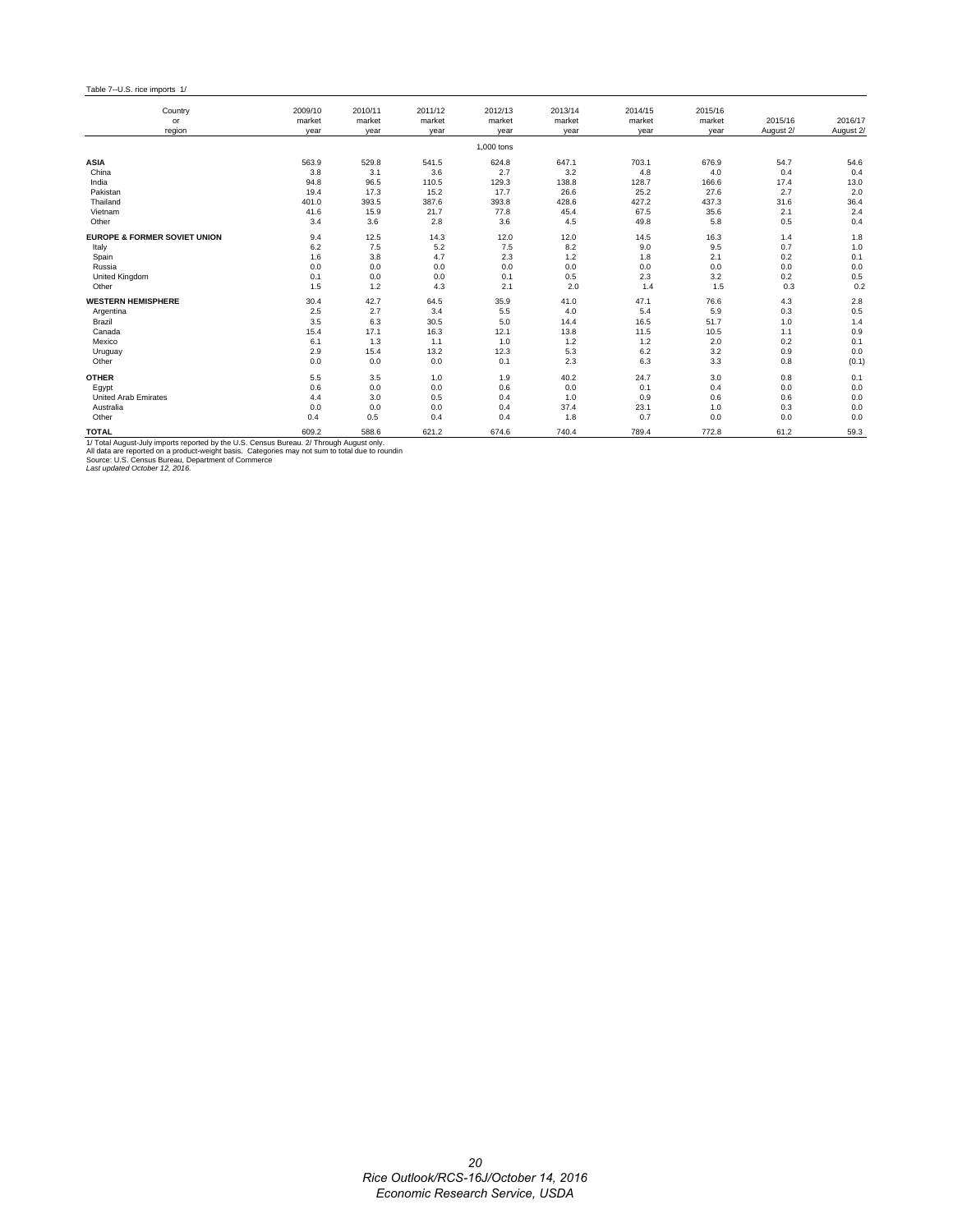#### Table 8--U.S. commercial rice exports

| Country<br>or<br>region                                                                                                                                                                                            | 2009/10<br>market<br>year 1/ | 2010/11<br>market<br>year 1/ | 2011/12<br>market<br>year 1/ | 2012/13<br>market<br>year 1/ | 2013/14<br>market<br>year 1/ | 2014/15<br>market<br>year 1/ | 2015/16<br>market<br>year 1/ | 2015/16<br>through<br>Oct. 1, 2015 2/ | 2016/17<br>through<br>Sept. 29, 2016 2/ |
|--------------------------------------------------------------------------------------------------------------------------------------------------------------------------------------------------------------------|------------------------------|------------------------------|------------------------------|------------------------------|------------------------------|------------------------------|------------------------------|---------------------------------------|-----------------------------------------|
|                                                                                                                                                                                                                    |                              |                              |                              | 1,000 tons                   |                              |                              |                              |                                       |                                         |
| <b>EUROPE &amp; FSU</b><br>European Union<br>Other Europe                                                                                                                                                          | 98.3<br>88.6<br>2.6          | 101.7<br>90.3<br>5.3         | 61.3<br>52.2<br>5.5          | 41.7<br>37.7<br>1.1          | 38.1<br>30.6<br>2.9          | 30.2<br>26.8<br>2.3          | 22.2<br>18.6<br>2.5          | 11.2<br>10.9<br>0.1                   | 4.9<br>3.3<br>1.4                       |
| Former Soviet Union (FSU)                                                                                                                                                                                          | 7.1                          | 6.1                          | 3.6                          | 2.9                          | 4.6                          | 1.1                          | 1.1                          | 0.2                                   | 0.2                                     |
| <b>NORTHEAST ASIA</b>                                                                                                                                                                                              | 571.3                        | 473.6                        | 592.3                        | 561.4                        | 474.6                        | 464.1                        | 608.3                        | 229.5                                 | 177.3                                   |
| Hong Kong<br>Japan                                                                                                                                                                                                 | 1.1<br>388.9                 | 0.6<br>355.3                 | 2.6<br>375.5                 | 6.2<br>347.6                 | 6.2<br>364.2                 | 0.3<br>307.7                 | 1.1<br>429.6                 | 0.3<br>160.9                          | 1.7<br>81.5                             |
| South Korea                                                                                                                                                                                                        | 79.4                         | 100.6                        | 148.6                        | 145.1                        | 72.1                         | 123.5                        | 132.6                        | 62.9                                  | 85.0                                    |
| Taiwan                                                                                                                                                                                                             | 101.9                        | 17.1                         | 65.6                         | 62.5                         | 32.1                         | 32.6                         | 45.0                         | 5.4                                   | 9.1                                     |
| OTHER ASIA, OCEANIA, & THE MIDDLE EAST<br>Australia                                                                                                                                                                | 751.5<br>26.2                | 641.8<br>15.8                | 499.9<br>10.0                | 463.6<br>9.1                 | 605.8<br>10.4                | 468.7<br>6.5                 | 487.2<br>5.5                 | 209.5<br>1.8                          | 181.1<br>0.7                            |
| Iran                                                                                                                                                                                                               | 0.0                          | 0.0                          | 4.9                          | 125.7                        | 0.0                          | 0.0                          | 61.4                         | 60.0                                  | 0.0                                     |
| Iraq                                                                                                                                                                                                               | 135.1                        | 114.0                        | 0.0                          | 0.0                          | 132.5                        | 123.5                        | 155.4                        | 62.5                                  | 0.0                                     |
| Israel<br>Jordan                                                                                                                                                                                                   | 45.7<br>66.4                 | 33.3<br>83.0                 | 22.4<br>93.2                 | 16.9<br>71.2                 | 19.2<br>88.7                 | 9.3<br>71.9                  | 13.7<br>82.2                 | 3.6<br>21.6                           | 7.6<br>41.4                             |
| Micronesia                                                                                                                                                                                                         | 5.2                          | 6.0                          | 6.2                          | 5.5                          | 2.0                          | 2.0                          | 1.1                          | 0.4                                   | 0.3                                     |
| New Zealand                                                                                                                                                                                                        | 8.3                          | 6.5                          | 3.0                          | 3.0                          | 3.8                          | 2.1                          | 2.4                          | 0.6                                   | 0.9                                     |
| Papua New Guinea                                                                                                                                                                                                   | 37.9                         | 9.4                          | 0.0<br>107.1                 | 0.0                          | 0.0<br>90.9                  | 12.4                         | 20.9<br>97.0                 | 6.5                                   | 2.0                                     |
| Saudi Arabia<br>Singapore                                                                                                                                                                                          | 108.5<br>3.0                 | 118.0<br>5.3                 | 5.8                          | 122.8<br>6.6                 | 7.5                          | 111.7<br>3.8                 | 3.3                          | 25.4<br>1.1                           | 43.8<br>0.6                             |
| Syria                                                                                                                                                                                                              | 15.9                         | 13.6                         | 21.9                         | 0.0                          | 1.0                          | 0.0                          | 0.0                          | 0.0                                   | 0.0                                     |
| Turkey                                                                                                                                                                                                             | 267.0                        | 200.3                        | 189.8                        | 75.4                         | 219.5                        | 106.9                        | 22.4                         | 19.5                                  | 73.1                                    |
| Rest of Asia, Oceania, and Middle East                                                                                                                                                                             | 32.3                         | 36.6                         | 35.6                         | 27.4                         | 30.3                         | 18.6                         | 21.9                         | 6.5                                   | 10.7                                    |
| AFRICA                                                                                                                                                                                                             | 117.4<br>6.9                 | 432.4                        | 179.6<br>0.0                 | 249.1<br>0.0                 | 110.8<br>0.0                 | 128.0<br>0.0                 | 91.4<br>0.0                  | 23.5<br>0.0                           | 17.3<br>0.0                             |
| Algeria<br>Ghana                                                                                                                                                                                                   | 43.7                         | 1.9<br>100.2                 | 94.0                         | 112.1                        | 41.7                         | 29.8                         | 0.0                          | 0.0                                   | 3.1                                     |
| Guinea-Conakry                                                                                                                                                                                                     | 4.8                          | 5.0                          | 11.0                         | 4.4                          | 3.6                          | 4.1                          | 3.1                          | 1.0                                   | 0.1                                     |
| Liberia                                                                                                                                                                                                            | 8.4                          | 38.5                         | 26.7                         | 15.5                         | 6.3                          | 0.5                          | 1.8                          | 1.0                                   | 0.0                                     |
| Libya<br>Nigeria                                                                                                                                                                                                   | 1.1<br>36.6                  | 152.9<br>52.1                | 24.8<br>6.1                  | 89.5<br>18.4                 | 47.8<br>0.0                  | 93.2<br>0.0                  | 86.2<br>0.0                  | 21.3<br>0.0                           | 12.8<br>0.0                             |
| Senegal                                                                                                                                                                                                            | 0.0                          | 49.8                         | 0.0                          | 0.0                          | 0.0                          | 0.0                          | 0.0                          | 0.0                                   | 0.0                                     |
| South Africa                                                                                                                                                                                                       | 0.5                          | 1.1                          | 0.5                          | 0.9                          | 0.8                          | 0.1                          | 0.2                          | 0.0                                   | 0.0                                     |
| Togo<br>Other Africa                                                                                                                                                                                               | 0.0<br>15.4                  | 23.9<br>7.0                  | 0.0<br>16.5                  | 0.0<br>8.3                   | 0.0<br>10.6                  | 0.0<br>0.4                   | 0.0<br>0.1                   | 0.0<br>0.2                            | 0.0<br>1.3                              |
|                                                                                                                                                                                                                    |                              |                              |                              |                              |                              |                              |                              |                                       |                                         |
| <b>WESTERN HEMISPHERE</b><br>Bahamas                                                                                                                                                                               | 2.142.9<br>6.1               | 2.058.3<br>6.3               | 1.785.0<br>6.3               | 2.110.9<br>6.3               | 1.811.2<br>6.0               | 2.176.0<br>6.1               | 2.150.6<br>4.9               | 686.0<br>1.1                          | 510.1<br>0.7                            |
| Brazil                                                                                                                                                                                                             | 15.4                         | 20.0                         | 0.1                          | 0.1                          | 0.1                          | 0.1                          | 0.0                          | 0.0                                   | 0.0                                     |
| Canada                                                                                                                                                                                                             | 166.8                        | 148.6                        | 147.7                        | 145.8                        | 138.6                        | 139.3                        | 151.1                        | 53.5                                  | 28.6                                    |
| Colombia<br>Costa Rica                                                                                                                                                                                             | 0.2<br>124.8                 | 0.2<br>69.7                  | 0.1<br>58.1                  | 150.1<br>75.3                | 138.9<br>63.1                | 285.3<br>91.3                | 159.2<br>79.4                | 14.4<br>13.8                          | 19.3<br>14.2                            |
| Dominican Republic                                                                                                                                                                                                 | 25.2                         | 7.0                          | 8.9                          | 1.7                          | 7.9                          | 6.5                          | 15.0                         | 0.2                                   | 0.5                                     |
| El Salvador                                                                                                                                                                                                        | 78.5                         | 77.0                         | 76.5                         | 83.8                         | 70.1                         | 76.4                         | 89.6                         | 31.2                                  | 19.8                                    |
| Guatemala                                                                                                                                                                                                          | 72.6                         | 69.4                         | 81.4                         | 77.6                         | 81.5                         | 75.3                         | 113.1                        | 25.7                                  | 17.5                                    |
| Haiti<br>Honduras                                                                                                                                                                                                  | 226.5<br>119.3               | 248.9<br>136.8               | 233.4<br>140.0               | 342.0<br>122.4               | 323.9<br>142.4               | 362.1<br>132.0               | 403.0<br>151.8               | 77.6<br>21.6                          | 103.6<br>46.8                           |
| Jamaica                                                                                                                                                                                                            | 20.2                         | 25.5                         | 11.6                         | 1.2                          | 1.2                          | 1.2                          | 1.2                          | 0.3                                   | 0.1                                     |
| Leeward & Windward Islands                                                                                                                                                                                         | 8.3                          | 9.4                          | 10.2                         | 2.9                          | 1.6                          | 0.5                          | 0.7                          | 0.2                                   | 0.1                                     |
| Mexico<br><b>Netherlands Antilles</b>                                                                                                                                                                              | 775.1<br>5.2                 | 848.5<br>4.8                 | 803.7<br>4.7                 | 749.5<br>4.7                 | 690.7<br>4.6                 | 716.7<br>4.3                 | 618.7<br>4.1                 | 238.9<br>1.2                          | 125.2<br>0.7                            |
| Nicaragua                                                                                                                                                                                                          | 147.0                        | 142.2                        | 40.6                         | 39.9                         | 10.3                         | 2.0                          | 0.0                          | 0.0                                   | 0.0                                     |
| Panama                                                                                                                                                                                                             | 104.0                        | 88.2                         | 59.7                         | 39.3                         | 24.1                         | 45.8                         | 67.8                         | 56.9                                  | 42.9                                    |
| Venezuela<br>Other Western Hemisphere                                                                                                                                                                              | 241.8<br>5.9                 | 149.6<br>6.2                 | 94.1                         | 262.5                        | 98.9                         | 223.9                        | 287.7                        | 149.1                                 | 90.0<br>0.1                             |
|                                                                                                                                                                                                                    |                              |                              | 7.9                          | 5.8                          | 7.3                          | 7.2                          | 3.3                          | 0.3                                   |                                         |
| <b>UNKNOWN</b>                                                                                                                                                                                                     | 0.0                          | 0.0                          | 0.0                          | 0.0                          | 0.0                          | 21.9                         | 0.0                          | 30.7                                  | 67.5                                    |
| <b>TOTAL</b>                                                                                                                                                                                                       | 3,681.4                      | 3,707.7                      | 3,118.0                      | 3,426.7                      | 3,040.7                      | 3,267.0                      | 3,359.6                      | 1,189.8                               | 954.7                                   |
| 1/ Total August-July marketing year commercial shipments. 2/ Total commercial shipments and outstanding sales.<br>Source: U.S. Export Sales, USDA, Foreign Agricultural Service.<br>Last updated October 13, 2016. |                              |                              |                              |                              |                              |                              |                              |                                       |                                         |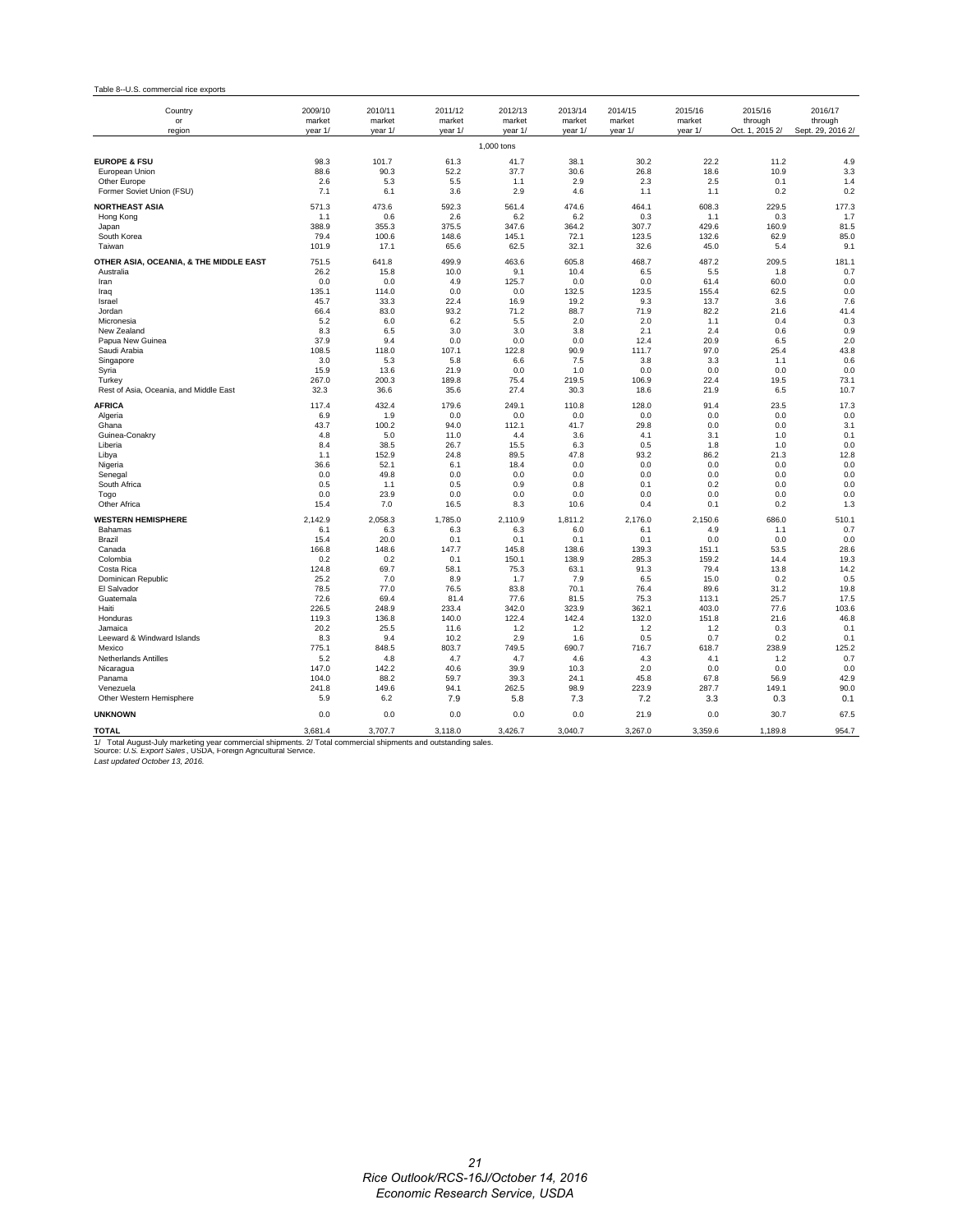| Table 9--U.S., Thailand, and Vietnam price quotes |  |  |  |
|---------------------------------------------------|--|--|--|
|---------------------------------------------------|--|--|--|

|                               | <b>United States</b>   |                        |                            |                 |                   |                |            |                  |
|-------------------------------|------------------------|------------------------|----------------------------|-----------------|-------------------|----------------|------------|------------------|
| Month or<br>market-           | Southern<br>long-grain | Southern<br>long-grain | California<br>medium-grain | 100%            | Thailand 5/<br>5% | 15%            | A.16/      | Vietnam 7/<br>5% |
| year 1/                       | milled 2/              | rough 3/               | milled 4/                  | Grade B         | Parboiled         | <b>Brokens</b> | Super      | <b>Brokens</b>   |
|                               |                        |                        |                            | \$ / metric ton |                   |                |            |                  |
|                               |                        |                        |                            |                 |                   |                |            |                  |
| 2010/11                       | 525                    | 300                    | 813                        | 518             | 522               | 481            | 415        | 471              |
| 2011/12                       | 560                    | 339                    | 703                        | 592             | 587               | 571            | 521        | 477              |
| Aug. 2012                     | 576                    | 366                    | 749                        | 579             | 586               | 555            | 509        | 433              |
| Sep. 2012                     | 590                    | 374                    | 750                        | 579             | 591               | 551            | 512        | 455              |
| Oct. 2012                     | 593                    | 365                    | 756                        | 571             | 586               | 539            | 519        | 450              |
| Nov. 2012<br>Dec. 2012        | 595<br>595             | 360                    | 750                        | 573<br>569      | 590<br>566        | 535<br>535     | 523<br>521 | 449<br>414       |
| Jan. 2013                     | 607                    | 360<br>360             | 737<br>698                 | 575             | 573               | 540            | 530        | 405              |
| Feb. 2013                     | 621                    | 370                    | 650                        | 575             | 574               | 542            | 534        | 400              |
| Mar. 2013                     | 632                    | 371                    | 650                        | 573             | 564               | 536            | 533        | 399              |
| Apr. 2013                     | 644                    | 375                    | 650                        | 571             | 553               | 535            | 530        | 383              |
| May 2013                      | 661                    | 377                    | 663                        | 558             | 552               | 514            | 511        | 376              |
| June 2013                     | 639                    | 389                    | 690                        | 536             | 546               | 489            | 492        | 369              |
| <b>July 2013</b>              | 625                    | 394                    | 690                        | 519             | 538               | 459            | 462        | 389              |
| 2012/13                       | 615                    | 372                    | 703                        | 565             | 568               | 528            | 515        | 410              |
| Aug. 2013                     | 609                    | 386                    | 690                        | 493             | 507               | 430            | 428        | 391              |
| Sep. 2013                     | 608                    | 385                    | 660                        | 461             | 462               | 418            | 416        | 363              |
| Oct. 2013                     | 601                    | 380                    | 631                        | 445             | 450               | 399            | 391        | 395              |
| Nov. 2013                     | 591                    | 380                    | 625                        | 433             | 449               | 395            | 385        | 403              |
| Dec. 2013                     | 595                    | 380                    | 625                        | 428             | 449               | 394            | 370        | 427              |
| Jan. 2014                     | 590                    | 380                    | 625                        | 418             | 442               | 360            | 310        | 404              |
| Feb. 2014                     | 579                    | 380                    | <b>NQ</b>                  | 423             | 447               | 370            | 313        | 398              |
| Mar. 2014                     | 584                    | 380                    | 1,100                      | 416             | 431               | 377            | 314        | 388              |
| Apr. 2014                     | 584                    | 380                    | 1,075                      | 401             | 409               | 373            | 306        | 385              |
| May 2014                      | 584                    | 380<br>380             | 1,075                      | 399<br>405      | 403<br>416        | 368<br>372     | 303<br>321 | 403<br>406       |
| June 2014<br><b>July 2014</b> | 577<br>557             | 365                    | 1,075<br>1,039             | 421             | 429               | NQ             | 333        | 431              |
|                               |                        |                        |                            |                 |                   |                |            |                  |
| 2013/14                       | 588                    | 380                    | 838                        | 428             | 441               | 386            | 349        | 399              |
| Aug. 2014                     | 553                    | 329                    | 1030                       | 44/             | 441               | NQ             | 339        | 454              |
| Sep. 2014                     | 540                    | 325                    | 1010                       | 449             | 437               | NQ             | 336        | 450              |
| Oct. 2014                     | 530                    | 320                    | 940                        | 446             | 432               | <b>NQ</b>      | 330        | 440              |
| Nov. 2014                     | 530                    | 308                    | 940                        | 434             | 419               | NQ             | 332        | 420              |
| Dec. 2014                     | 520                    | 303                    | 932                        | 424             | 411               | 403            | 326        | 392              |
| Jan. 2015                     | 507                    | 284                    | 913                        | 423             | 410               | 403            | 326        | 374              |
| Feb. 2015                     | 481                    | 263                    | 888                        | 421             | 410               | 400            | 326        | 355              |
| Mar. 2015                     | 485                    | 260                    | 870                        | 413             | 400               | 387            | 327        | 367              |
| Apr. 2015                     | 485                    | 250                    | 863                        | 408             | 392               | 377            | 327        | 358              |
| May 2015                      | 474                    | 229                    | 850                        | 393             | 382               | 371            | 323        | 355              |
| June 2015                     | 461                    | 222                    | 850                        | 383             | 371               | 372            | 322        | 353              |
| <b>July 2015</b>              | 474                    | 240                    | 850                        | 396             | 390               | 376            | 324        | 350              |
| 2014/15                       | 503                    | 278                    | 911                        | 420             | 408               | 385            | 328        | 389              |
| Aug. 2015                     | 511                    | 278                    | 839                        | 382             | 374               | 358            | 324        | 340              |
| Sep. 2015                     | 565                    | 311                    | 835                        | 366             | 356               | 341            | 318        | 329              |
| Oct. 2015                     | 576                    | 313                    | 835                        | 373             | 362               | 355            | NQ         | 364              |
| Nov. 2015                     | 549                    | 295                    | 825                        | 371             | 358               | 350            | <b>NQ</b>  | 376              |
| Dec. 2015                     | 517                    | 280                    | 802                        | 365             | 354               | 342            | NQ         | 377              |
| Jan. 2016                     | 498                    | 283                    | 790                        | 371             | 360               | 350            | NQ         | 359              |
| Feb. 2016                     | 509                    | 275                    | 790                        | 381             | 372               | 362            | <b>NQ</b>  | 354              |
| Mar. 2016                     | 508                    | 263                    | 790                        | 379             | 371               | 362            | <b>NQ</b>  | 381              |
| Apr. 2016                     | 509                    | 263                    | 719                        | 385             | 376               | 371            | <b>NQ</b>  | 374              |
| May 2016                      | 510                    | 281                    | 685                        | 410             | 410               | 388            | NQ         | 376              |
| June 2016                     | 510                    | 290                    | 650                        | 418             | 422               | 406            | <b>NQ</b>  | 375              |
| <b>July 2016</b>              | 498                    | 279                    | 650                        | 431             | 455               | 410            | NQ         | 366              |
| 2015/16                       | 522                    | 284                    | 768                        | 386             | 381               | 366            | 321        | 364              |
| Aug. 2016                     | 479                    | 266                    | 622                        | 409             | 412               | 387            | <b>NQ</b>  | 350              |
| Sept. 2016 8/                 | 474                    | 250                    | 618                        | 388             | 384               | 366            | NQ         | 334              |
| Oct. 2016 9/                  | 470                    | 258                    | 625                        | 376             | 371               | 355            | NQ         | 338              |
|                               |                        |                        |                            |                 |                   |                |            |                  |
| 2016/17 9/                    | 474                    | 258                    | 622                        | 391             | 389               | 369            | NQ         | 341              |

NQ = No quotes. Bold denotes a back-year revision. 1/ Simple average of weekly quotes.

Market year average prices are simple average of monthly prices.

2/ Number 2, 4-percent brokens, sacked. Prior to August 2015, free alongside vessel, U.S. Gulf Port.

Since August 2015, free on board vessel, U.S. Gulf port.

To convert to a free on board vessel price add \$25 per ton. 3/ Bulk, free on board vessel, New Orleans, LA.

4/ New price series. Number 1, maximum 4-percent brokens, sacked, 25 kilogram, containerized, free on board, California mill

5/ Nominal price quotes, long-grain, sacked, free on board vessel, Bangkok, Thailand 6/ 100-percent brokens, new price series. 7/ Long-grain, double-water-polished, bagged,

free on board vessel, Ho Chi Minh City. 8/ Revised. Please note previous months' revisions in bold. 9/ Preliminary

Sources: U.S. and Vietnam prices, *Creed Rice Market Report;* Thailand prices, *Weekly Rice Price Update,* U.S. Agricultural Office, Bangkok, Thailand (www.fas.usda.gov)

*Updated October 12, 2016.*

*Rice Outlook/RCS-16J/October 14, 2016 Economic Research Service, USDA*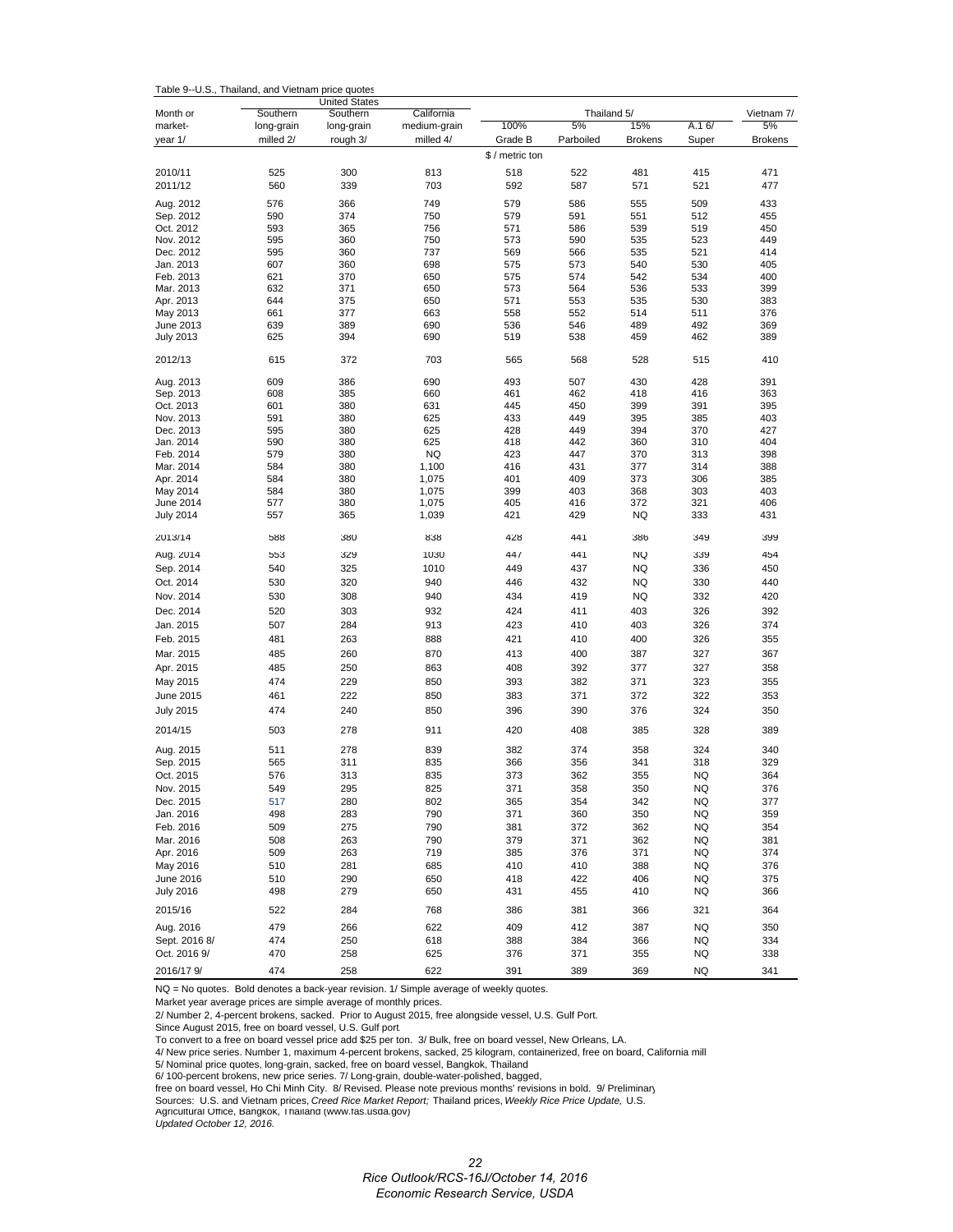| Table 10--Global rice producers: annual production, monthly revisions, and annual changes 1/ |  |  |
|----------------------------------------------------------------------------------------------|--|--|
|----------------------------------------------------------------------------------------------|--|--|

|                      |                   | 2015/16 2/ |         |                | 2016/17<br>$\overline{2}$ |           |         |             |                |
|----------------------|-------------------|------------|---------|----------------|---------------------------|-----------|---------|-------------|----------------|
|                      |                   | September  | October | Monthly        | Annual                    | September | October | Monthly     | Annual         |
| Country              | 2014/15           | 2016       | 2016    | revisions      | changes                   | 2016      | 2016    | revisions   | changes        |
|                      | 1,000 metric tons |            |         |                |                           |           |         |             |                |
|                      |                   |            |         |                |                           |           |         |             |                |
| Afghanistan          | 501               | 397        | 397     | $\mathbf 0$    | $-104$                    | 403       | 403     | $\mathbf 0$ | 6              |
| Argentina            | 1.014             | 910        | 910     | $\mathbf 0$    | $-104$                    | 1,001     | 1,001   | $\mathbf 0$ | 91             |
| Australia            | 497               | 180        | 180     | $\mathbf 0$    | $-317$                    | 450       | 662     | 212         | 482            |
| Bangladesh           | 34,500            | 34,500     | 34,500  | $\mathbf 0$    | $\mathbf 0$               | 34,515    | 34,515  | $\mathbf 0$ | 15             |
| Brazil               | 8,465             | 7,210      | 7,210   | $\mathbf 0$    | $-1,255$                  | 8,500     | 8,025   | $-475$      | 815            |
| <b>Burma</b>         | 12,600            | 12,200     | 12,200  | $\mathbf 0$    | $-400$                    | 12,500    | 12,500  | $\mathbf 0$ | 300            |
| Cambodia             | 4,700             | 4,350      | 4,705   | 355            | 5                         | 4,700     | 4,700   | $\mathbf 0$ | $-5$           |
| China                | 144,560           | 145,770    | 145,770 | $\mathbf 0$    | 1,210                     | 146,500   | 146,500 | $\mathbf 0$ | 730            |
| Colombia             | 1,220             | 1,400      | 1,400   | $\mathbf 0$    | 180                       | 1,360     | 1,360   | $\mathbf 0$ | $-40$          |
| Cote d'Ivoire        | 1.340             | 1.836      | 1.836   | $\Omega$       | 496                       | 1.950     | 1,950   | $\Omega$    | 114            |
| Cuba                 | 455               | 395        | 395     | $\Omega$       | $-60$                     | 433       | 433     | $\Omega$    | 38             |
| Dominican Republic   | 577               | 540        | 540     | $\mathbf 0$    | $-37$                     | 550       | 550     | $\mathbf 0$ | 10             |
| Ecuador              | 730               | 750        | 750     | $\mathbf 0$    | 20                        | 660       | 660     | $\mathbf 0$ | $-90$          |
| Egypt                | 4,530             | 4,000      | 4,000   | $\mathbf 0$    | $-530$                    | 4,000     | 4,554   | 554         | 554            |
| European Union       | 1,963             | 2,055      | 2,055   | $\mathbf 0$    | 92                        | 2,026     | 2,026   | $\mathbf 0$ | $-29$          |
| Ghana                | 362               | 330        | 385     | 55             | 23                        | 300       | 366     | 66          | $-19$          |
| Guinea               | 1,301             | 1,351      | 1,351   | $\mathbf 0$    | 50                        | 1,375     | 1,375   | $\mathbf 0$ | 24             |
| Guyana               | 635               | 647        | 669     | 22             | 34                        | 684       | 684     | $\mathbf 0$ | 15             |
| India                | 105,482           | 104,300    | 104,320 | 20             | $-1,162$                  | 106,500   | 106,500 | $\mathbf 0$ | 2,180          |
| Indonesia            | 35,560            | 36,200     | 36,200  | $\mathbf 0$    | 640                       | 36,600    | 36,600  | $\mathbf 0$ | 400            |
| Iran                 | 1,716             | 1,782      | 1,782   | $\mathbf 0$    | 66                        | 1,848     | 1,848   | $\mathbf 0$ | 66             |
| Iraq                 | 267               | 110        | 110     | $\mathbf 0$    | $-157$                    | 265       | 215     | $-50$       |                |
| Japan                | 7,849             | 7,653      | 7,653   | $\mathbf 0$    | $-196$                    | 7,680     | 7,680   | $\mathbf 0$ | 27             |
| Korea, North         | 1,700             | 1,300      | 1,300   | $\mathbf 0$    | $-400$                    | 1,600     | 1,600   | $\mathbf 0$ | 300            |
| Korea, South         | 4,241             | 4,327      | 4,327   | $\mathbf 0$    | 86                        | 4,000     | 4,000   | $\mathbf 0$ | $-327$         |
|                      | 1,875             | 1,925      | 1,925   | $\mathbf 0$    | 50                        | 1,950     | 1,950   | $\mathbf 0$ | 25             |
| Laos                 | 168               | 186        | 186     | $\mathbf 0$    |                           | 189       | 189     | $\mathbf 0$ |                |
| Liberia              | 2,546             | 2,382      | 2,382   |                | 18                        | 2,368     | 2,368   |             | 3              |
| Madagascar           | 1,800             | 1,800      | 1,800   | $\mathbf 0$    | $-164$                    | 1,820     | 1,820   | $\mathbf 0$ | $-14$          |
| Malaysia             | 1,409             |            |         | $\Omega$       | $\mathbf 0$               |           |         | $\Omega$    | 20             |
| Mali                 |                   | 1,515      | 1,515   | $\mathbf 0$    | 106                       | 1,650     | 1,650   | $\mathbf 0$ | 135            |
| Mexico               | 179               | 149        | 149     | $\Omega$       | $-30$                     | 173       | 173     | $\Omega$    | 24             |
| Mozambique           | 249               | 228        | 232     | $\overline{4}$ | $-17$                     | 195       | 234     | 39          | $\overline{2}$ |
| Nepal                | 3,100             | 3,100      | 3,100   | $\mathbf 0$    | $\mathbf 0$               | 3,100     | 3,100   | $\mathbf 0$ | $\mathbf 0$    |
| Nigeria              | 2,835             | 2,709      | 2,709   | $\mathbf 0$    | $-126$                    | 2,700     | 2,700   | $\mathbf 0$ | -9             |
| Pakistan             | 6,900             | 6,700      | 6,700   | $\mathbf 0$    | $-200$                    | 6,900     | 6,900   | $\mathbf 0$ | 200            |
| Peru                 | 1,933             | 2,000      | 1,989   | $-11$          | 56                        | 2,050     | 2,050   | $\mathbf 0$ | 61             |
| Philippines          | 11,915            | 11,350     | 11,350  | $\mathbf 0$    | $-565$                    | 12,000    | 12,000  | $\mathbf 0$ | 650            |
| Russia               | 682               | 722        | 722     | $\mathbf 0$    | 40                        | 725       | 725     | $\Omega$    | 3              |
| Sierra Leone         | 728               | 801        | 801     | $\mathbf 0$    | 73                        | 693       | 693     | $\mathbf 0$ | $-108$         |
| Sri Lanka            | 2,850             | 3,300      | 3,300   | $\mathbf 0$    | 450                       | 3,400     | 3,060   | $-340$      | $-240$         |
| Taiwan               | 1,136             | 1,144      | 1,144   | $\mathbf 0$    | 8                         | 1,144     | 1,144   | $\mathbf 0$ | $\mathbf 0$    |
| Tanzania             | 1,730             | 1,750      | 1,750   | $\mathbf 0$    | 20                        | 1,800     | 1,800   | $\mathbf 0$ | 50             |
| Thailand             | 18,750            | 15,800     | 15,800  | $\mathbf 0$    | $-2,950$                  | 17,000    | 18,600  | 1,600       | 2,800          |
| Turkey               | 460               | 500        | 500     | $\mathbf 0$    | 40                        | 500       | 500     | $\mathbf 0$ | $\mathbf 0$    |
| Uganda               | 154               | 150        | 150     | $\mathbf 0$    | $-4$                      | 150       | 150     | $\mathbf 0$ | $\mathbf 0$    |
| <b>United States</b> | 7,106             | 6,107      | 6,107   | $\mathbf 0$    | -999                      | 7,530     | 7,493   | $-37$       | 1,386          |
| Uruguay              | 977               | 882        | 882     | $\Omega$       | $-95$                     | 931       | 931     | $\Omega$    | 49             |
| Venezuela            | 360               | 340        | 340     | $\Omega$       | $-20$                     | 340       | 320     | $-20$       | $-20$          |
| Vietnam              | 28,166            | 27,458     | 27,458  | $\Omega$       | $-708$                    | 27,800    | 27,800  | $\mathbf 0$ | 342            |
| Subtotal             | 474,773           | 467,491    | 467,936 | 445            | $-6,837$                  | 477,508   | 479,057 | 1,549       | 11,121         |
| Others               | 3,963             | 4,202      | 4,156   | $-46$          | 193                       | 4,221     | 4,203   | $-18$       | 47             |
|                      |                   |            |         |                |                           |           |         |             |                |
| World total          | 478,736           | 471,693    | 472,092 | 399            | $-6,644$                  | 481,729   | 483,260 | 1,531       | 11,168         |
|                      |                   |            |         |                |                           |           |         |             |                |

 1/ Market year production on a milled basis. 2/ Projected. Source: *Production, Supply, & Distribution Online Data Base,* USDA, Foreign Agricultural Service, http://www.fas.usda.gov/psdonline/psdHome.aspx. *Updated October 12, 2016.*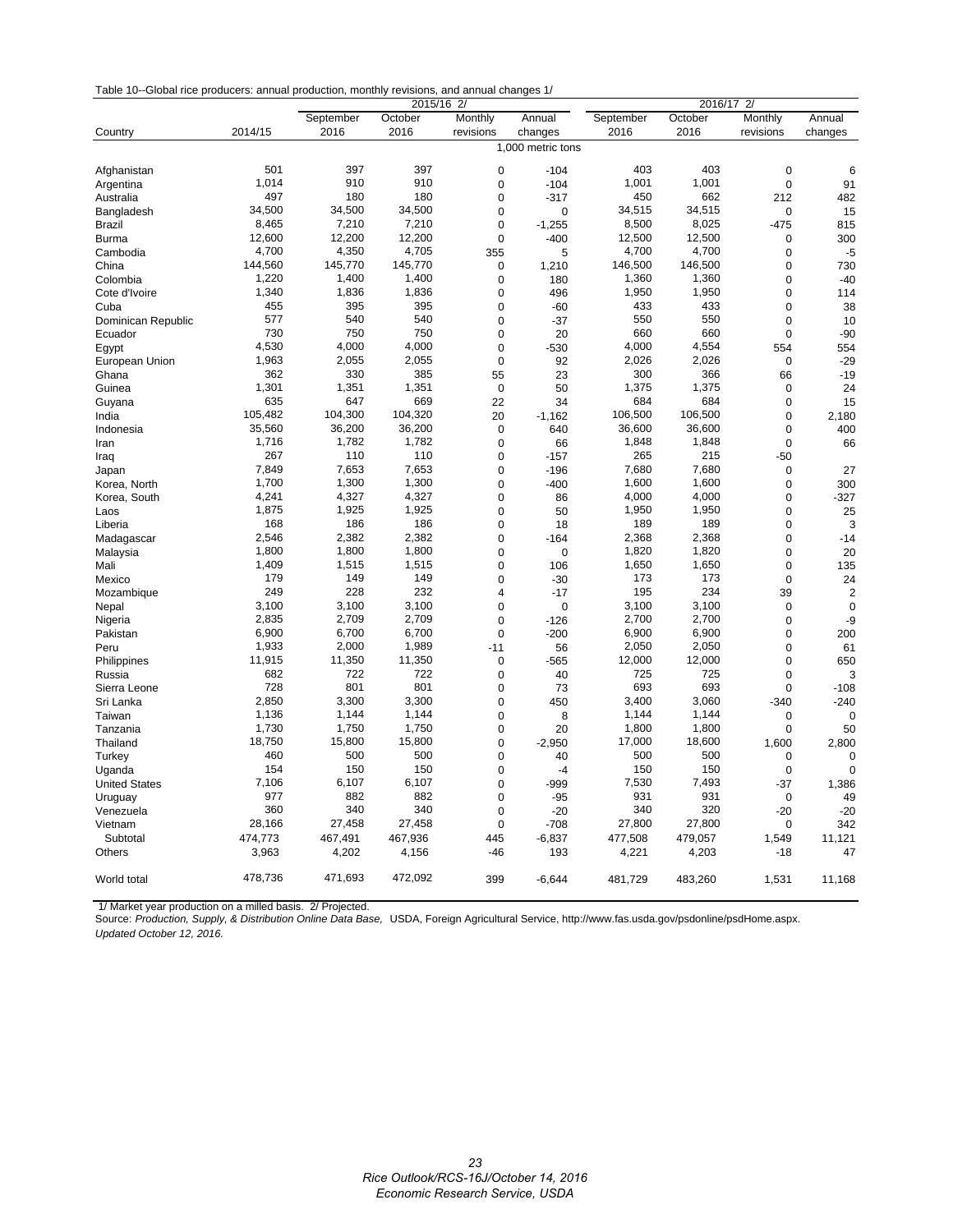| Table 11--Global rice exporters; calendar year exports, monthly revisions, and annual changes |  |  |
|-----------------------------------------------------------------------------------------------|--|--|
|                                                                                               |  |  |

|                      |        | 2016 1/                          |         |             |             | 2017 1/   |         |             |             |
|----------------------|--------|----------------------------------|---------|-------------|-------------|-----------|---------|-------------|-------------|
|                      |        | September                        | October | Monthly     | Annual      | September | October | Monthly     | Annual      |
| Country              | 2015   | 2016                             | 2016    | revisions   | changes     | 2016      | 2016    | revisions   | changes     |
|                      |        | 1,000 metric tons (milled basis) |         |             |             |           |         |             |             |
| Argentina            | 310    | 500                              | 560     | 60          | 250         | 550       | 550     | 0           | $-10$       |
| Australia            | 323    | 180                              | 150     | $-30$       | $-173$      | 250       | 250     | 0           | 100         |
| <b>Brazil</b>        | 895    | 700                              | 700     | $\mathbf 0$ | $-195$      | 800       | 650     | $-150$      | $-50$       |
| <b>Burma</b>         | 1,735  | 1,400                            | 1,400   | $\mathbf 0$ | $-335$      | 1,700     | 1,700   | 0           | 300         |
| Cambodia             | 1,150  | 900                              | 1,000   | 100         | $-150$      | 1,050     | 1,050   | 0           | 50          |
| China                | 262    | 350                              | 275     | $-75$       | 13          | 300       | 300     | 0           | 25          |
| Cote d'Ivoire        | 20     | 100                              | 100     | $\mathbf 0$ | 80          | 150       | 150     | $\mathbf 0$ | 50          |
| Egypt                | 250    | 200                              | 200     | $\mathbf 0$ | $-50$       | 200       | 300     | 100         | 100         |
| European Union       | 251    | 270                              | 270     | $\mathbf 0$ | 19          | 280       | 280     | 0           | 10          |
| Guinea               | 50     | 50                               | 50      | $\mathbf 0$ | $\mathbf 0$ | 80        | 80      | 0           | 30          |
| Guyana               | 520    | 540                              | 540     | $\mathbf 0$ | 20          | 540       | 540     | 0           | $\mathbf 0$ |
| India                | 11,046 | 10,000                           | 10,500  | 500         | $-546$      | 9,500     | 10,000  | 500         | $-500$      |
| Japan                | 65     | 75                               | 75      | $\mathbf 0$ | 10          | 80        | 80      | 0           | 5           |
| Kazakhstan           | 42     | 60                               | 60      | $\mathbf 0$ | 18          | 45        | 45      | 0           | $-15$       |
| Pakistan             | 4,000  | 4,500                            | 4,200   | $-300$      | 200         | 4,250     | 4,200   | $-50$       | $\mathbf 0$ |
| Paraguay             | 371    | 480                              | 480     | $\mathbf 0$ | 109         | 470       | 470     | 0           | $-10$       |
| Peru                 | 30     | 50                               | 50      | $\mathbf 0$ | 20          | 60        | 60      | 0           | 10          |
| Russia               | 163    | 190                              | 190     | $\mathbf 0$ | 27          | 180       | 180     | 0           | $-10$       |
| Senegal              | 10     | 10                               | 10      | $\mathbf 0$ | $\mathbf 0$ | 10        | 10      | 0           | $\mathbf 0$ |
| South Africa         | 120    | 90                               | 90      | $\mathbf 0$ | $-30$       | 90        | 90      | $\mathbf 0$ | $\mathbf 0$ |
| Surinam              | 35     | 40                               | 40      | $\mathbf 0$ | 5           | 45        | 45      | 0           | 5           |
| Tanzania             | 30     | 30                               | 30      | $\mathbf 0$ | $\mathbf 0$ | 30        | 30      | 0           | $\mathbf 0$ |
| Thailand             | 9.779  | 9,700                            | 9,200   | $-500$      | $-579$      | 9,000     | 9,500   | 500         | 300         |
| Turkey               | 28     | 50                               | 50      | $\mathbf 0$ | 22          | 25        | 25      | 0           | $-25$       |
| Uganda               | 40     | 40                               | 40      | $\mathbf 0$ | $\mathbf 0$ | 40        | 40      | 0           | $\mathbf 0$ |
| <b>United States</b> | 3,355  | 3,450                            | 3,450   | $\mathbf 0$ | 95          | 3,650     | 3,550   | $-100$      | 100         |
| Uruguay              | 718    | 900                              | 900     | $\mathbf 0$ | 182         | 840       | 840     | 0           | $-60$       |
| Venezuela            | 180    | 140                              | 100     | $-40$       | $-80$       | 80        | 80      | 0           | $-20$       |
| Vietnam              | 6,606  | 6,000                            | 5,400   | $-600$      | $-1,206$    | 6,400     | 5,800   | $-600$      | 400         |
| Subtotal             | 42,384 | 40,995                           | 40,110  | $-885$      | $-2,274$    | 40,695    | 40,895  | 200         | 785         |
| Other                | 277    | 258                              | 258     | 0           | $-20$       | 185       | 185     | 0           | (73)        |
| World total          | 42,661 | 41,253                           | 40,368  | $-885$      | $-2,293$    | 40,880    | 41,080  | 200         | 712         |
| U.S. Share           | 7.9%   | 8.4%                             | 8.5%    |             |             | 8.9%      | 8.6%    | $\mathbf 0$ |             |

Note: All trade data are reported on a calendar year basis.

1/ Projected.

Source: *Production, Supply, & Distribution Online Data Base,* USDA, Foreign Agricultural Service, http://www.fas.usda.gov/psdonline/psdHome.aspx. *Last updated October 12, 2016.*